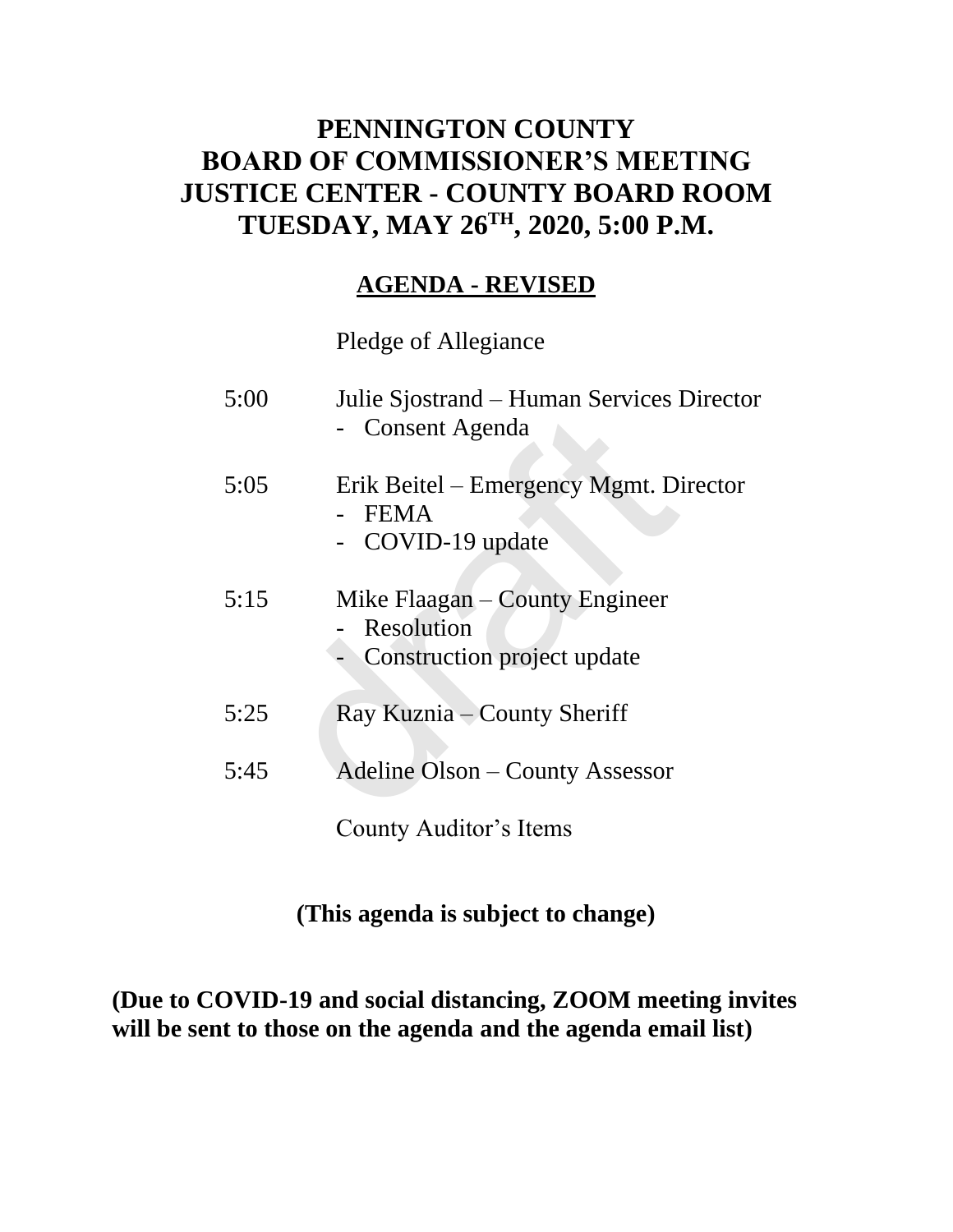#### PENNINGTON COUNTY HUMAN SERVICES

#### HUMAN SERVICE COMMITTEE

#### CONSENT AGENDA

| On a motion by Commissioner | and seconded by                                                                         |
|-----------------------------|-----------------------------------------------------------------------------------------|
| Commissioner                | , the following recommendations of the                                                  |
|                             | Pennington County Human Service Committee for May 19, 2020 (detailed minutes on record) |
| are hereby adopted:         |                                                                                         |

#### **SECTION A**

- I. To approve the April 21, 2020 Human Service Committee Meeting minutes.
- II. To approve the agency's personnel action as presented.
- III. A. To approve CY 2020 Family-Based and outpatient services Purchase of Service Agreement with Northwestern Mental Health Center. B. To approve the re-authorize the Pennington County Pre-Petition Screening Team and the list of screeners as presented. C. To approve the "Every Student Succeeds Act" (ESSA) Service Agreement between Thief River Falls Public Schools and Pennington County Human Services as presented. D. Jodi Harpstead Commissioner, Minnesota Department of Human Services sent a letter to commend Staff for a perfect performance in meeting the Department of Human Services financial reporting requirements for calendar year 2019.

### SECTION B

\_\_\_\_\_\_\_\_\_\_\_\_ \_\_\_\_\_\_\_\_\_\_\_ \_\_\_\_\_\_\_\_\_\_\_\_\_\_\_\_\_\_\_\_\_\_\_\_\_\_\_\_\_\_\_\_\_\_\_\_ \_\_\_\_\_\_\_\_\_\_\_\_

I. To approve payment of the Agency's bills.

Aye Nay Nay Chairperson Date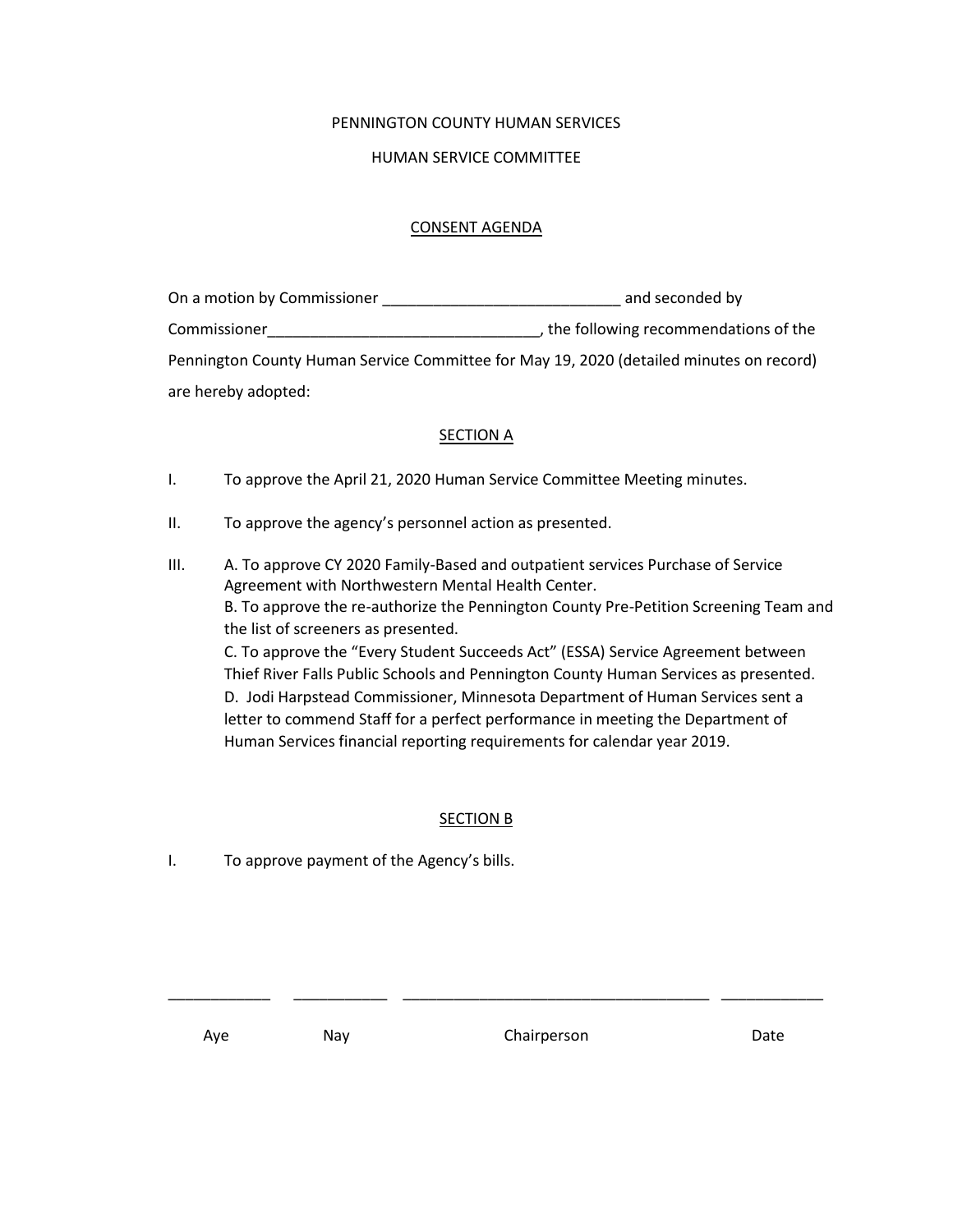### **OFFICIAL PROCEEDINGS PENNINGTON COUNTY BOARD OF COMMISSIONERS TUESDAY, MAY 12 TH, 2020, 10:00 A.M.**

Pursuant to adjournment, the Pennington County Board of Commissioners met in the Pennington County Board Room in Thief River Falls, MN, on Tuesday, May 12<sup>th</sup>, 2020 at 10:00 a.m. Members Present: Darryl Tveitbakk,, Donald Jensen, and Neil Peterson. Also present via Zoom were Bruce Lawrence and Cody Hempel. Absent: None.

The meeting was called to order by Chairman Tveitbakk and the Pledge of Allegiance was recited.

William "Bill" Barthold met with the County Board to answer any questions regarding the 2nd Amendment Resolution as presented. Chairman Tveitbakk stated he had shared with Mr. Barthold the revised resolution the County Board had considered at an earlier meeting. The 2<sup>nd</sup> Amendment Coalition preferred the original draft. The following resolution was introduced by Commissioner Jensen, seconded by Commissioner Peterson, and upon vote was carried by a roll call vote. Commissioner Lawrence – Aye, Commissioner Hempel – Aye, Commissioner Jensen – Aye, Commissioner Tveitbakk – Aye, Commissioner Peterson – Aye, resulting in 5 Ayes, 0 Nays. 1 the revised resolution the County Board had considered Amendment Coalition the County Board had considered Amendment Coalition preferred the original draft. The troduced by Commissioner Jensen, seconded by Commissioner J

### RESOLUTION Pennington County Board of Commissioners

Whereas, the Commissioners of Pennington County Minnesota, have each taken an oath to support and defend the Minnesota State Constitution and the United States Constitution; and

Whereas, the Second Amendment of the Individual Bill of Rights of the United States Constitution reads " A well regulated Militia, being necessary to the security of a free state, the right of the people to keep and bear Arms, shall not be infringed"; and

Whereas, The United States Supreme Court in District of Columbia v. Heller, 554 U.S. 570 (2008), affirmed an individual's right to possess firearms, unconnected with service in a militia, for traditionally lawful purposes, such as self-defense within the home; and

Whereas, The United States Supreme Court in McDonald v. Chicago, 561 U.S. 742 (2010), affirmed that the right of an individual to "keep and bear arms," as protected under the Second Amendment, is incorporated by the Due Process Clause of the Fourteenth Amendment against the states: and

Whereas, the People of Pennington County, Minnesota, derive economic benefit from all safe forms of firearm recreation, hunting, and shooting conducted within Pennington County, using all types of firearms allowable under the United States Constitution; and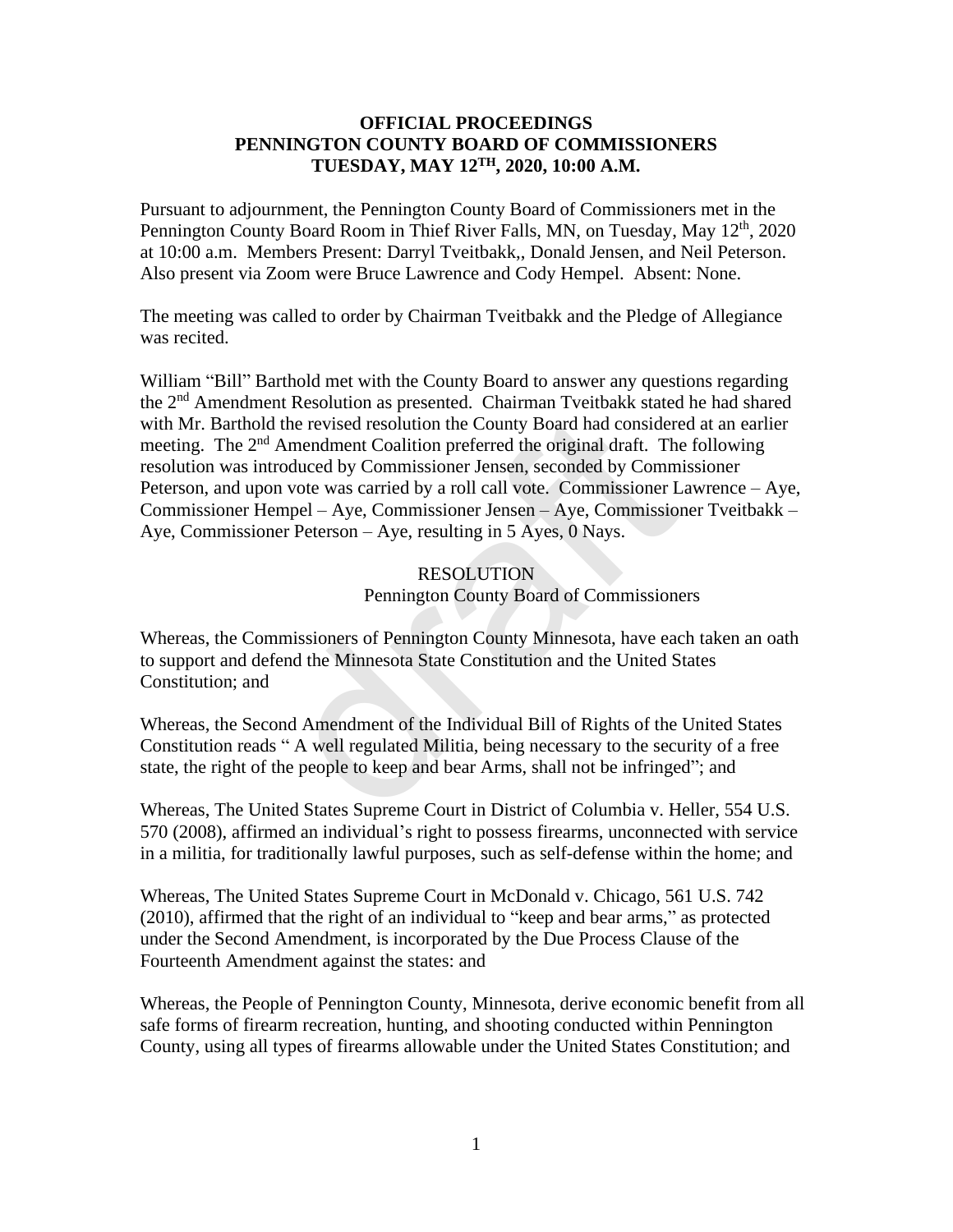Whereas, certain legislation, beyond existing laws to date, that has or may be introduced in the Minnesota legislature in the future, and certain legislation which has or may be introduced in the United States Congress in the future, could have the effect on infringing on the Constitutional rights of law abiding citizens to keep and bear arms, as protected by the Second Amendment of the United States Constitution; and

Whereas, the Pennington County Board of Commissioners is concerned about the passage of any new legislation containing language which could be interpreted as infringing the Constitutional rights of the citizens of Pennington County, including the individual right to keep and bear arms; and

Whereas, the Pennington County Board of Commissioners wishes to express its deep commitment to the Constitutional rights of all citizens of Pennington County, including the individual right to keep and bear arms; and

Whereas, the Pennington County Board of Commissioners wishes to express opposition to any law in the future, beyond existing laws to date, that would unconstitutionally restrict the rights of the citizens pf Pennington County, including the right to keep and bear arms; and mington County Board of Commissioners wishes to explait<br>future, beyond existing laws to date, that would uncons<br>of the citizens pf Pennington County, including the righ<br>mington County Board of Commissioners wishes to exp<br>D

Whereas, the Pennington County Board of Commissioners wishes to express its intent to stand as a County Dedicated to the Constitutional rights of the citizens, including Second Amendment rights, and to oppose, within the limits of the Constitution of the United States and the State of Minnesota.

Now Therefore, Be it Resolved, by the Pennington County Board of Commissioners: That the Pennington County Board of Commissioners hereby declares Pennington County, Minnesota, as a "Second Amendment Dedicated County", and

Be It Further Resolved That the Pennington County Board of Commissioners hereby expresses its intent to uphold the Constitutional rights of the citizens of Pennington County, Minnesota, including all rights under the Second Amendment of the United States Constitution: and

Be It Further Resolved That the Pennington County Board of Commissioners hereby declares its intent to oppose any infringements on the Constitutional rights of law-abiding citizens, including the individual right to keep and bear arms.

County Sheriff Ray Kuznia made a recommendation to hire Kayla Dunwoody for the position of full-time Corrections Officer effective May 13<sup>th</sup>, 2020. Kayla is presently employed as a part-time Corrections Officer and would be transferring from that position. Moved by Commissioner Lawrence, seconded by Commissioner Jensen, to approve the transfer of Kayla Dunwoody from the part-time Corrections Officer position to a fulltime Corrections Officer position effective May 13<sup>th</sup>, 2020. Upon roll call, vote was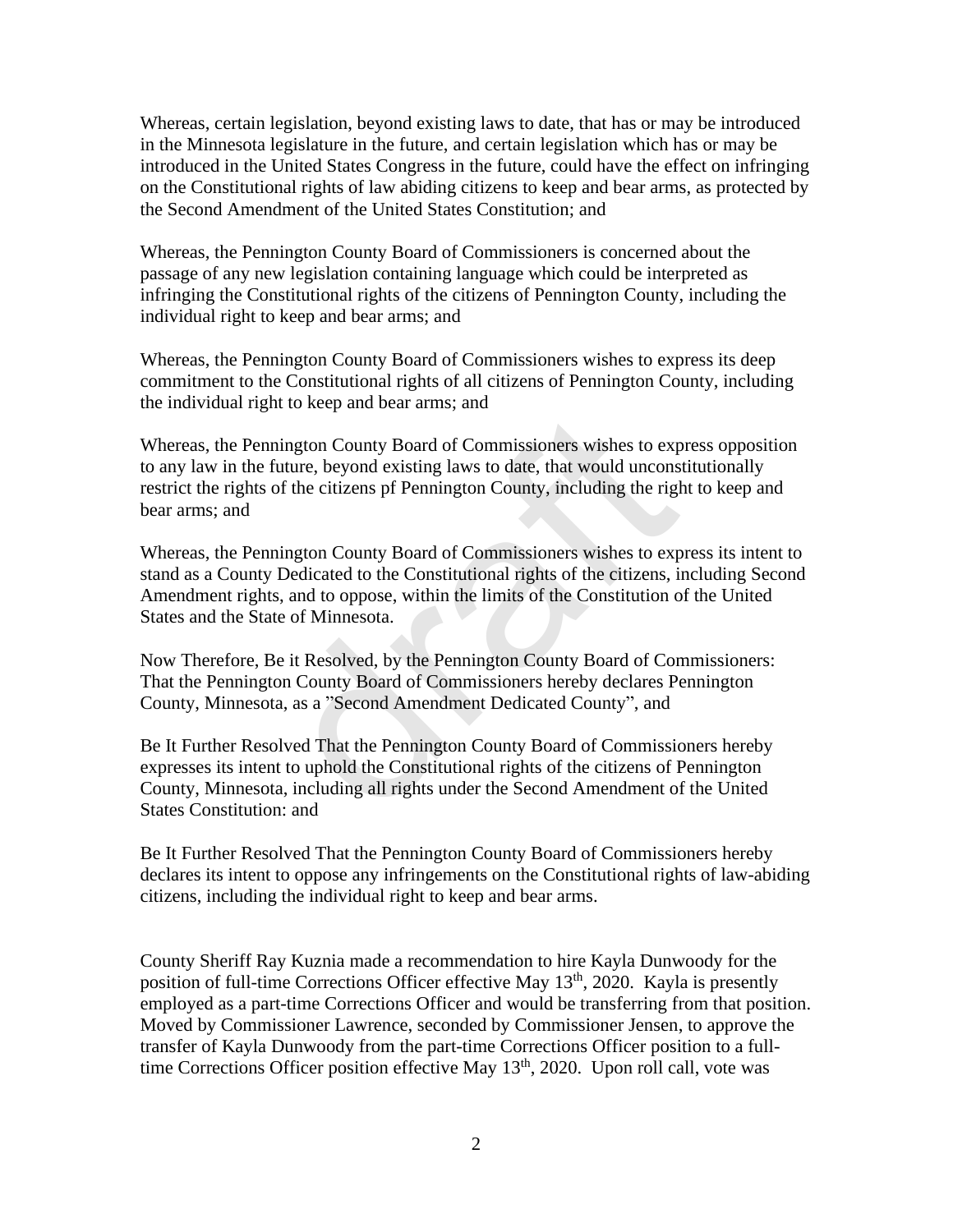unanimously carried with ayes from Commissioners Lawrence, Hempel, Jensen, Tveitbakk, and Peterson.

County Sheriff Kuznia also recommended that Jordin Gunderson be transferred to a fulltime Corrections Officer Position. Moved by Commissioner Jensen, seconded by Commissioner Peterson, to approve the transfer of Jordin Gunderson from a part-time Corrections Officer position to a full-time Corrections Officer position effective May 13<sup>th</sup>, 2020. Upon roll call, vote was unanimously carried with ayes from Commissioners Lawrence, Hempel, Jensen, Tveitbakk, and Peterson.

County Sheriff Kuznia made a request to purchase two tasers from Axon Enterprises for the Sheriff's Department for a total of \$3,218.00. Moved by Commissioner Jensen, seconded by Commissioner Peterson, to approve the purchase of two tasers from Axon Enterprises. Upon roll call, vote was unanimously carried with ayes from Commissioners Lawrence, Hempel, Jensen, Tveitbakk, and Peterson.

County Sheriff Kuznia then discussed purchasing a power drain auger and carpet cleaner for the Justice Center. The power drain auger could pay for itself in a short time and could be paid for out of the Canteen Fund. Cost of the power drain auger is \$3,120.00. Commissioner Lawrence moved, seconded by Commissioner Hempel, to approve the purchase of a power drain auger out of the Canteen Fund. Upon roll call, vote was unanimously carried with ayes from Commissioners Lawrence, Hempel, Jensen, Tveitbakk, and Peterson. The carpet cleaner was not approved at this meeting.

County Attorney Seamus Duffy and County Sheriff Ray Kuznia presented a draft letter of support of Pennington County's application for a Drug Court Grant. Pennington County has seen the impact that specialty courts can make and has an extremely successful DWI Court. Moved by Commissioner Lawrence, seconded by Commissioner Jensen, to approve the Chairman, County Sheriff, and County Attorney to sign and send a letter in support of Pennington County's application for a Drug Court Grant. Upon roll call, vote was unanimously carried with ayes from Commissioners Lawrence, Hempel, Jensen, Tveitbakk, and Peterson. el, Jensen, Tveitbakk, and Peterson.<br>
uznia then discussed purchasing a power drain auger are<br>
nurnia then discussed purchasing a power drain auger are<br>
nurnia then discussed purchasing a power drain auger are<br>
nurnia auge

County Engineer Mike Flaagan asked to purchase a used belly dump trailer from Thygeson Construction, Inc. for \$9,500.00. Moved by Commissioner Lawrence, seconded by Commissioner Jensen, to purchase a used belly dump trailer from Thygeson Construction, Inc. Upon roll call, vote was unanimously carried with ayes from Commissioners Lawrence, Hempel, Jensen, Tveitbakk, and Peterson.

County Engineer Flaagan gave an update on these current projects: Round abouts, Bridge over the Red Lake River, and Red Lake Watershed District West Side Drainage Project.

County Auditor-Treasurer Ken Olson noted that he had received one request to waive late penalties for the first- half real estate tax due to the COVID-19 Emergency. The County Board took no action to waive penalties.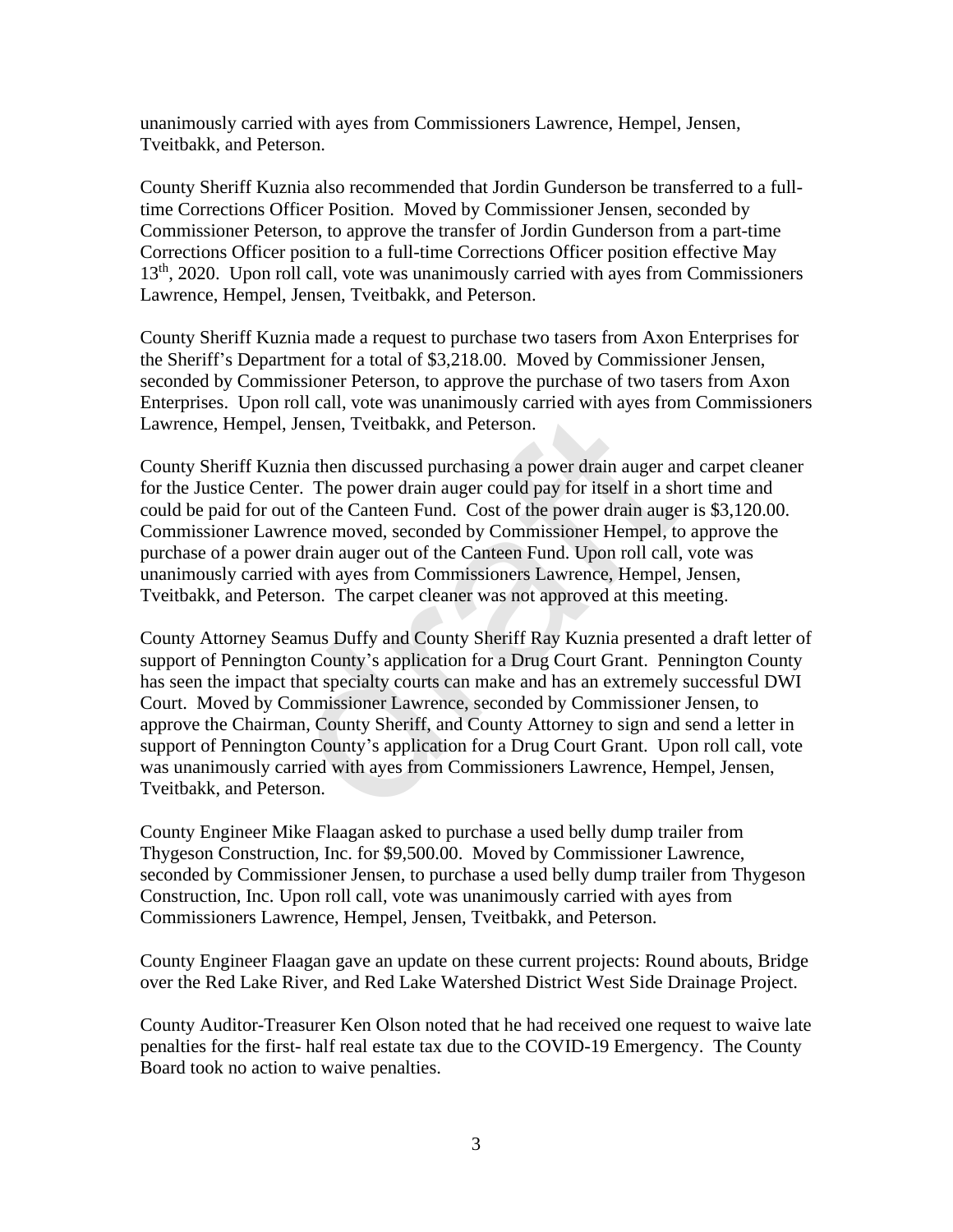Erik Beitel, Emergency Management Director, gave a COVID-19 statistics report for Minnesota. At this time there is no active cases in Pennington County. He also discussed the need for a reopening plan. He will be filing through FEMA for reimbursements.

Kayla Jore, Inter County Nursing Service Director, had no further update and is waiting to hear what the Governor says on Thursday.

Moved by Commissioner Jensen, seconded by Commissioner Peterson, to approve the minutes of the April 28<sup>th</sup>, 2020 County Board Meeting and the April 28<sup>th</sup>, 2020 Minutes of the County five Year Road & Bridge Plan Hearing as written. Upon roll call, vote was unanimously carried with ayes from Commissioners Lawrence, Hempel, Jensen, Tveitbakk, and Peterson.

Motioned by Commissioner Hempel, seconded by Commissioner Lawrence, to approve payment of the Human Services warrants totaling \$ 107,621.43, and the following Commissioner warrants. Upon roll call, vote was unanimously carried with ayes from Commissioners Lawrence, Hempel, Jensen, Tveitbakk, and Peterson.

#### WARRANTS

| bayment of the Human Services warrants totaling \$107,621.43, and the<br>Commissioner warrants. Upon roll call, vote was unanimously carried w<br>Commissioners Lawrence, Hempel, Jensen, Tveitbakk, and Peterson. |                 |
|--------------------------------------------------------------------------------------------------------------------------------------------------------------------------------------------------------------------|-----------------|
|                                                                                                                                                                                                                    |                 |
|                                                                                                                                                                                                                    | <b>WARRANTS</b> |
| <b>County Revenue</b>                                                                                                                                                                                              | \$62,535.25     |
| Road & Bridge                                                                                                                                                                                                      | \$ 35,671.24    |
| <b>Solid Waste Facility</b>                                                                                                                                                                                        | 40.00<br>\$     |
| Ditch Funds                                                                                                                                                                                                        | \$<br>50.34     |
| Per diems and meal reimbursements in the amount of \$2,592.82 were als                                                                                                                                             |                 |
|                                                                                                                                                                                                                    |                 |
| Motioned by Commissioner Jensen, seconded by Commissioner Peterson                                                                                                                                                 |                 |
| Board meeting to Tuesday, May 26 <sup>th</sup> , 2020 at 5:00 p.m. Motion carried                                                                                                                                  |                 |
|                                                                                                                                                                                                                    |                 |
| <b>ATTEST:</b>                                                                                                                                                                                                     |                 |
| Kenneth Olson, Auditor-Treasurer                                                                                                                                                                                   | Darryl Tveit    |
| Pennington County                                                                                                                                                                                                  | Board of Co.    |
|                                                                                                                                                                                                                    |                 |
|                                                                                                                                                                                                                    |                 |

Per diems and meal reimbursements in the amount of \$2,592.82 were also approved.

Motioned by Commissioner Jensen, seconded by Commissioner Peterson, to adjourn the Board meeting to Tuesday, May 26<sup>th</sup>, 2020 at 5:00 p.m. Motion carried.

#### ATTEST:

.

Kenneth Olson, Auditor-Treasurer Darryl Tveitbakk, Chairman Pennington County

Board of Commissioners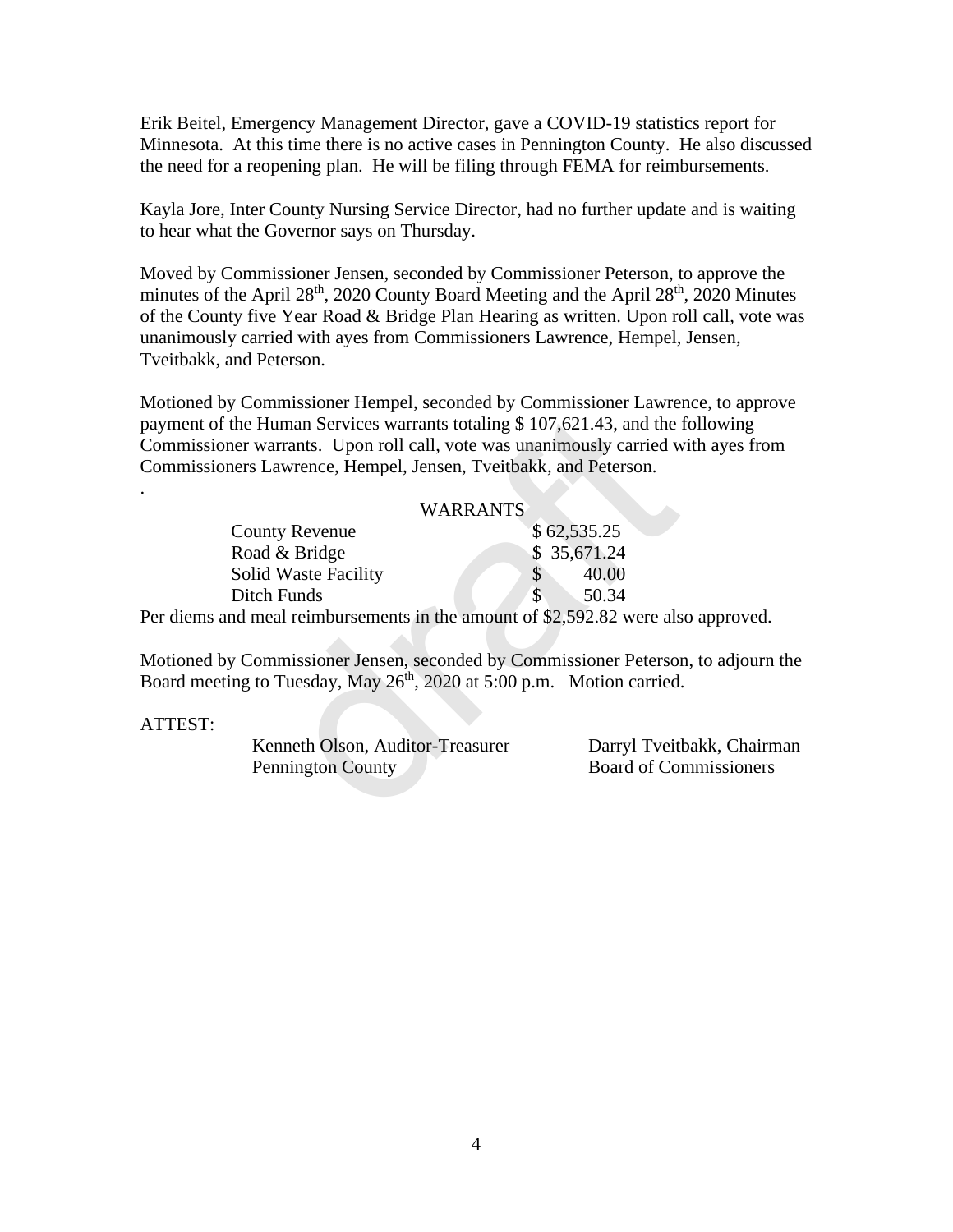### SPECIAL PENNINGTON COUNTY BOARD MEETING MAY 19TH, 2020, 3:00 P.M PENNINGTON COUNTY JUSTICE CENTER BOARD ROOM

Pursuant to adjournment, the Pennington County Board of Commissioners met in the Pennington County Board Room in Thief River Falls, MN, on Tuesday, May 19<sup>th</sup>, 2020 at 3:00 p.m. Members Present: Darryl Tveitbakk,, Donald Jensen via Phone, and Neil Peterson. Also present via Zoom were Bruce Lawrence and Cody Hempel. Absent: None.

The meeting was called to order by Chairman Tveitbakk and the Pledge of Allegiance was recited.

The purpose of the meeting today was to meet with the County Offices and State Offices in the County Buildings to discuss when and how we would reopen buildings to the public.

District Court Judge Tamara Yon reported that the Courts are in a transitional phase. They have been holding critical hearings and many more remote hearings. The Chief Justice has written a Preparedness Plan that will allow for more in person hearings starting June 1<sup>st</sup>, 2020, but still encouraging use of remote hearings when possible. No jury trial will happen until July  $6<sup>th</sup>$ , 2020. There may need to be some changes in the Courtroom to protect the employees and public. The Building Committee will meet with the Court Administration and District Judge Tamara Yon at 2:00 p.m., Wednesday, May 20<sup>th</sup>, 2020 to review any changes needed. discuss when and how we would reopen buildings to th<br>Tamara Yon reported that the Courts are in a transition<br>hearings and many more remote hearings. The Chief J<sub>i</sub><br>at will allow for more in person hearings starting June 1<br>

Erik Beitel, Emergency Management Director, reported we now have three cases of COVID\_19 in Pennington County. The last two are in their early 20's. He has ordered an additional 1000 face masks, but they are still not in.

Kayla Jore, Inter County Nursing Service Director, stated they have masks and shields for their employees to conduct their home care visits.

Kristi Rood, DMV Manager, reported they had written a Preparedness Plan for their office and they have had plexi glass installed on the counters. They would like to have hand sanitizer dispensers available but getting them has been a problem.

Julie Sjostrand, Human Services Director, stated they are currently writing a Preparedness Plan which would include transitioning employees back into the office.

The County Board will make a decision on reopening the County Buildings at the next County Board meeting on May 26<sup>th</sup>, 2020.

Moved by Commissioner Peterson, seconded by Commissioner Jensen, to adjourn this Special Pennington County Board meeting. The Next regular scheduled Pennington County Board meeting is scheduled for 5:00 p.m., Tuesday, May 26<sup>th</sup>, 2020. Upon roll call vote, motion was unanimously carried.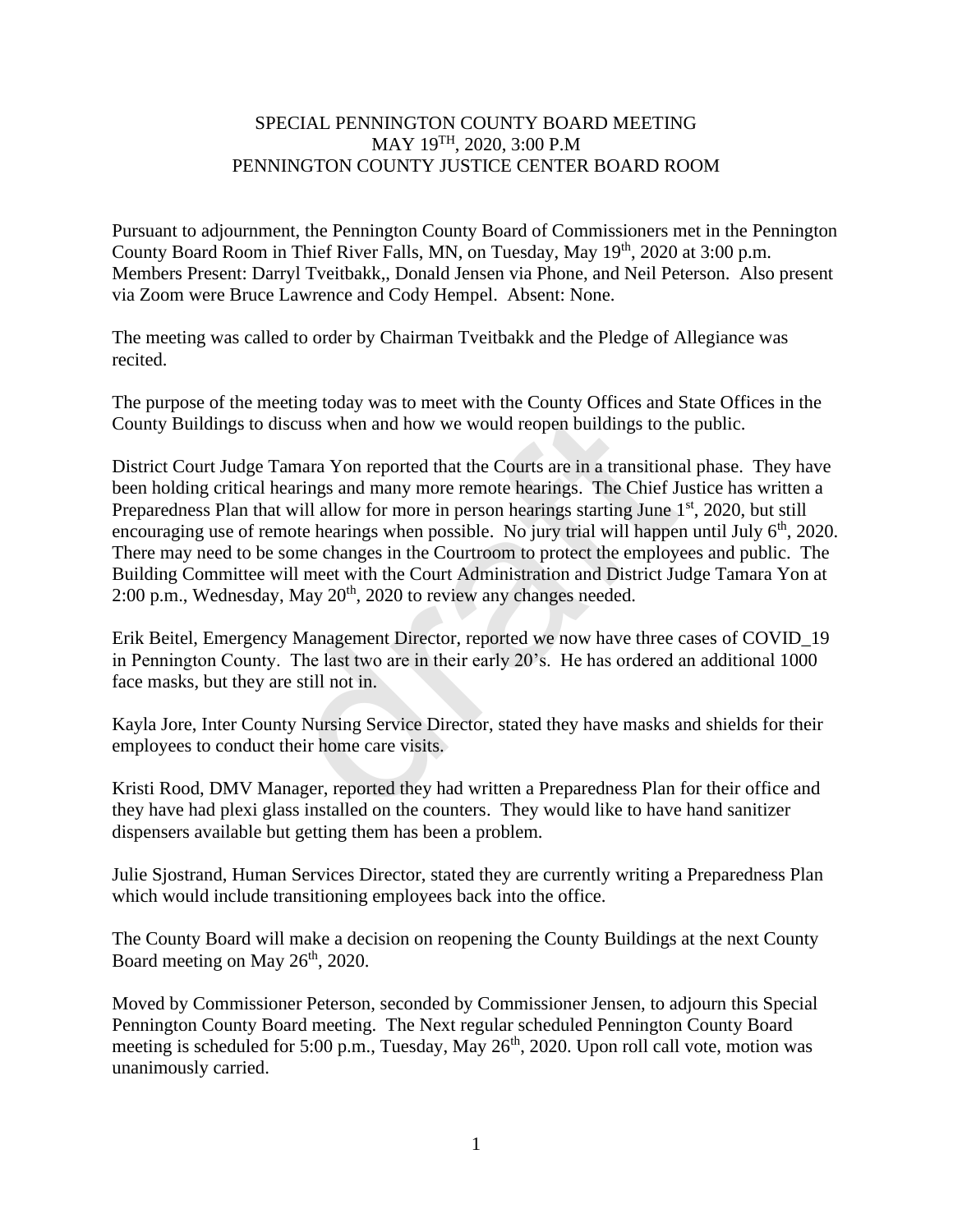### ATTEST:

Kenneth Olson, Auditor-Treasurer<br>Pennington County

Darryl Tveitbakk, Chairman<br>Board of Commissioners

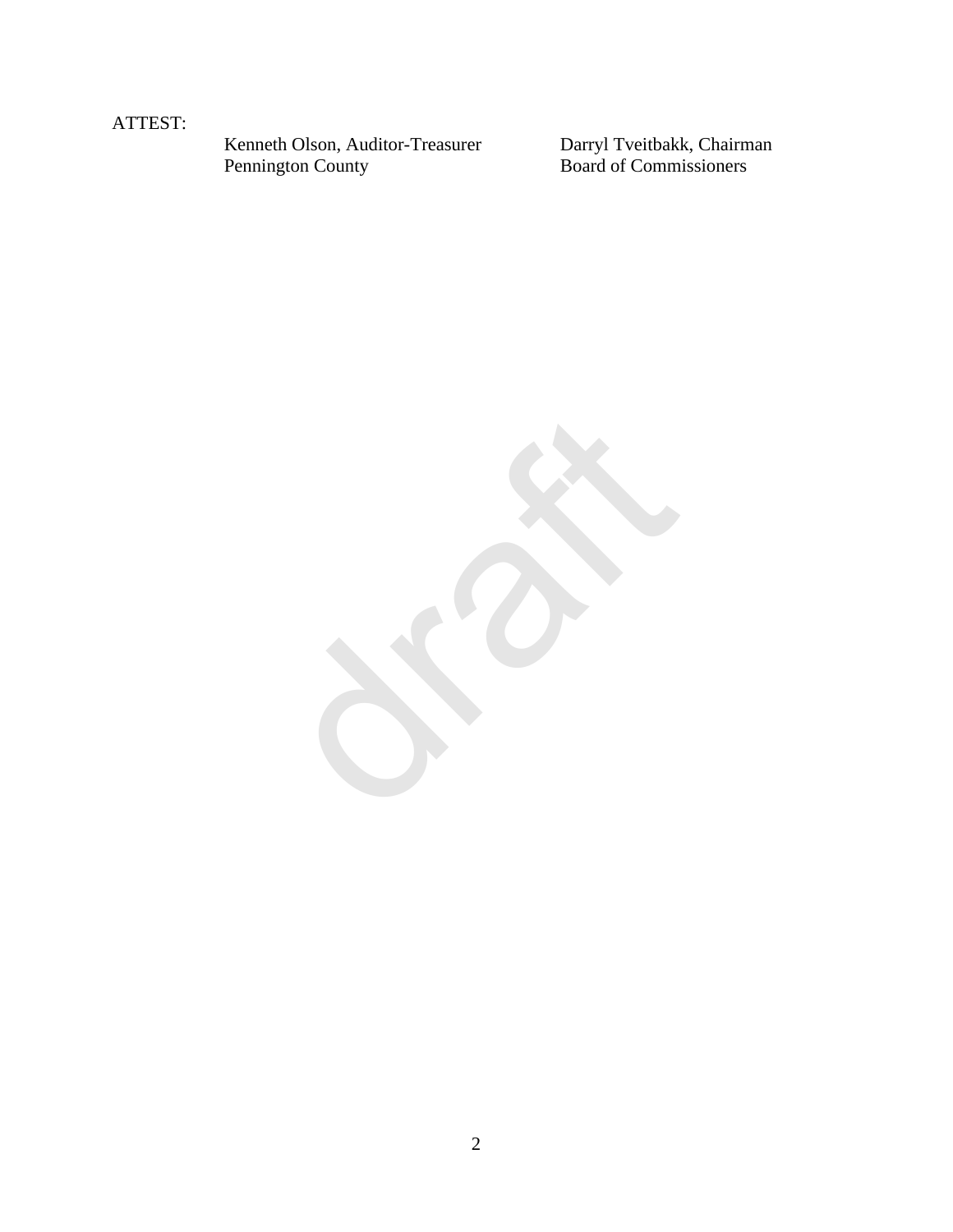| Jennifer                                  |                | <b>Pennington County Financial System</b>                                                                | <b>INTEGRATED</b><br>FINANCIAL SYSTEMS |
|-------------------------------------------|----------------|----------------------------------------------------------------------------------------------------------|----------------------------------------|
| 5/26/20                                   | 12:17PM        | Audit List for Board COMMISSIONER'S VOUCHERS ENTRIES                                                     | Page 1                                 |
| Print List in Order By:                   | $\overline{1}$ | 1 - Fund (Page Break by Fund)<br>2 - Department (Totals by Dept)<br>3 - Vendor Number<br>4 - Vendor Name |                                        |
| Explode Dist. Formulas Y                  |                |                                                                                                          |                                        |
| Paid on Behalf Of Name<br>on Audit List?: | N              |                                                                                                          |                                        |
| Type of Audit List:                       | D              | D - Detailed Audit List<br>S - Condensed Audit List                                                      |                                        |
| Save Report Options?:                     | $\mathsf{N}$   |                                                                                                          |                                        |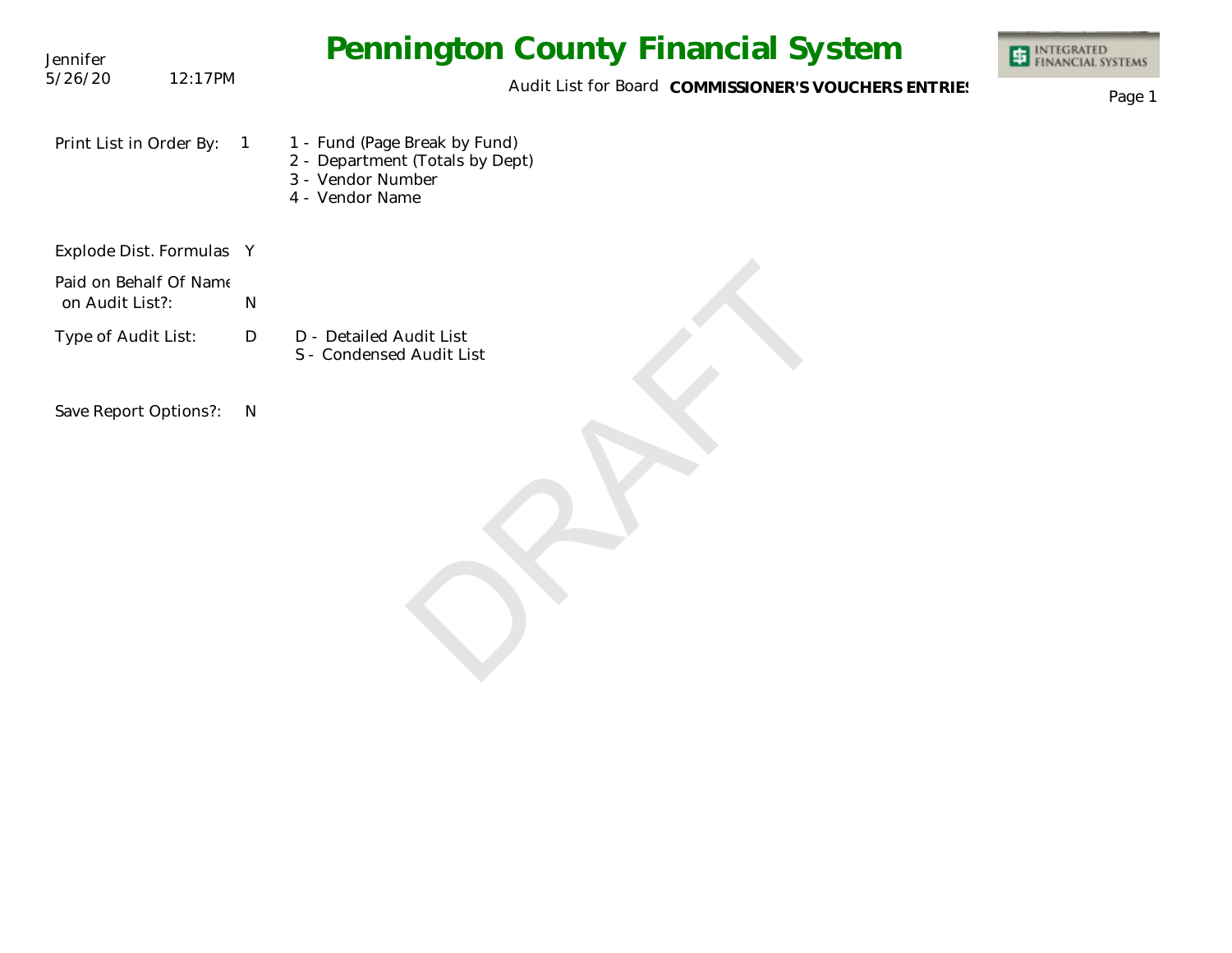### Audit List for Board COMMISSIONER'S VOUCHERS ENTRIES<br>Page 2

|          | Vendor Name                       | Rpt  |          | <b>Warrant Description</b>       | Invoice $#$   | Account/Formula Descripti 1099   |    |
|----------|-----------------------------------|------|----------|----------------------------------|---------------|----------------------------------|----|
|          | No. Account/Formula               | Accr | Amount   | Service Dates                    | Paid On Bhf # | On Behalf of Name                |    |
| 99999997 | ANNE PASCUCCI, PSY D LP           |      |          |                                  |               |                                  |    |
| 166      | 01-091-000-0000-6262              |      | 3,000.00 | PRE PETITION SCREENING           |               | OTHER SERVICES                   | N  |
| 99999997 | ANNE PASCUCCI, PSY D LP           |      | 3,000.00 | 1 Transactions                   |               |                                  |    |
|          | 1316 AP TECHNOLOGY LLC            |      |          |                                  |               |                                  |    |
| 24       | 01-070-000-0000-6263              |      | 370.00   | SECURE CHECK MAINT RENEWAL       | IN025368      | COMPUTER SERVICES - DP           | N  |
|          | 1316 AP TECHNOLOGY LLC            |      | 370.00   | 1 Transactions                   |               |                                  |    |
|          | 3311 COLE PAPERS, INC.            |      |          |                                  |               |                                  |    |
| 25       | 01-111-000-0000-6403              |      | 97.06    | <b>GLOVES, CLEANING SUPPLIES</b> | 932280        | JANITORIAL SUPPLIES - COURTHOL N |    |
|          | 3311 COLE PAPERS, INC.            |      | 97.06    | 1 Transactions                   |               |                                  |    |
|          | 4313 DEPARTMENT OF MOTOR VEHICLES |      |          |                                  |               |                                  |    |
| 96       | 01-201-000-0000-6304              |      | 24.25    | LICENSE/REGISTRATION CHRYSLER    |               | REPAIR & MAINTENANCE - SQUAD! N  |    |
| 4313     | DEPARTMENT OF MOTOR VEHICLES      |      | 24.25    | 1 Transactions                   |               |                                  |    |
|          | 4303 DON'S SEWING & VACUUM SERV   |      |          |                                  |               |                                  |    |
| 93       | 01-218-000-0000-6403              |      | 31.98    | <b>VACUUM COVER FOR ROLLERS</b>  | 21293         | JANITORIAL SUPPLIES              | Y  |
| 92       | 01-251-000-0000-6403              |      | 53.98    | <b>BAGS, WAND SET</b>            | 21304         | JANITORIAL SUPPLIES - JAIL       | Y  |
| 4303     | DON'S SEWING & VACUUM SERV        |      | 85.96    | 2 Transactions                   |               |                                  |    |
|          | 5053 ELECTION SYSTEMS & SOFTWARE  |      |          |                                  |               |                                  |    |
| 5        | 01-061-000-0000-6301              |      | 3,357.00 | <b>AUTOMARK MAINTENANCE</b>      | 1134340       | MAINTENANCE AGREEMENT            | N  |
|          | 5053 ELECTION SYSTEMS & SOFTWARE  |      | 3,357.00 | 1 Transactions                   |               |                                  |    |
|          | 6006 FARMERS UNION OIL            |      |          |                                  |               |                                  |    |
| 21       | 01-290-000-0000-6560              |      | 28.59    | <b>APRIL FUEL BILL</b>           |               | Gas & Diesel                     | N. |
|          | 6006 FARMERS UNION OIL            |      | 28.59    | 1 Transactions                   |               |                                  |    |
|          | 6306 FLEET DISTRIBUTING           |      |          |                                  |               |                                  |    |
| 22       | 01-290-000-0000-6401              |      | 672.64   | HAND SANITZER 1CS - COVID19      |               | Supplies                         | N. |
| 6306     | FLEET DISTRIBUTING                |      | 672.64   | 1 Transactions                   |               |                                  |    |
|          | 8385 HEARTLAND PAPER CO           |      |          |                                  |               |                                  |    |
| 85       | 01-251-000-0000-6403              |      | 79.09    | <b>BLEACH</b>                    | 6726292       | JANITORIAL SUPPLIES - JAIL       | N  |
| 81       | 01-251-000-0000-6403              |      | 90.46    | <b>GLASS CLEANER</b>             | 6726310       | JANITORIAL SUPPLIES - JAIL       | N  |
| 84       | 01-251-000-0000-6403              |      | 64.00    | <b>HAND SANITIZER</b>            | 6820411       | JANITORIAL SUPPLIES - JAIL       | N  |
| 48       | 01-111-000-0000-6403              |      | 108.58   | <b>TOILET PAPER</b>              | 682755.1      | JANITORIAL SUPPLIES - COURTHOL N |    |
| 47       | 01-111-000-0000-6403              |      | 119.24   | <b>TOILET PAPER</b>              | 682756-1      | JANITORIAL SUPPLIES - COURTHOL N |    |
| 83       | 01-251-000-0000-6403              |      | 27.57    | PAPER PRODUCTS, BATHROOM CLEAN   | 6827581       | JANITORIAL SUPPLIES - JAIL       | N  |

Copyright 2010-2019 Integrated Financial Systems

Jennifer 5/26/20 12:17PM

**1** County Revenue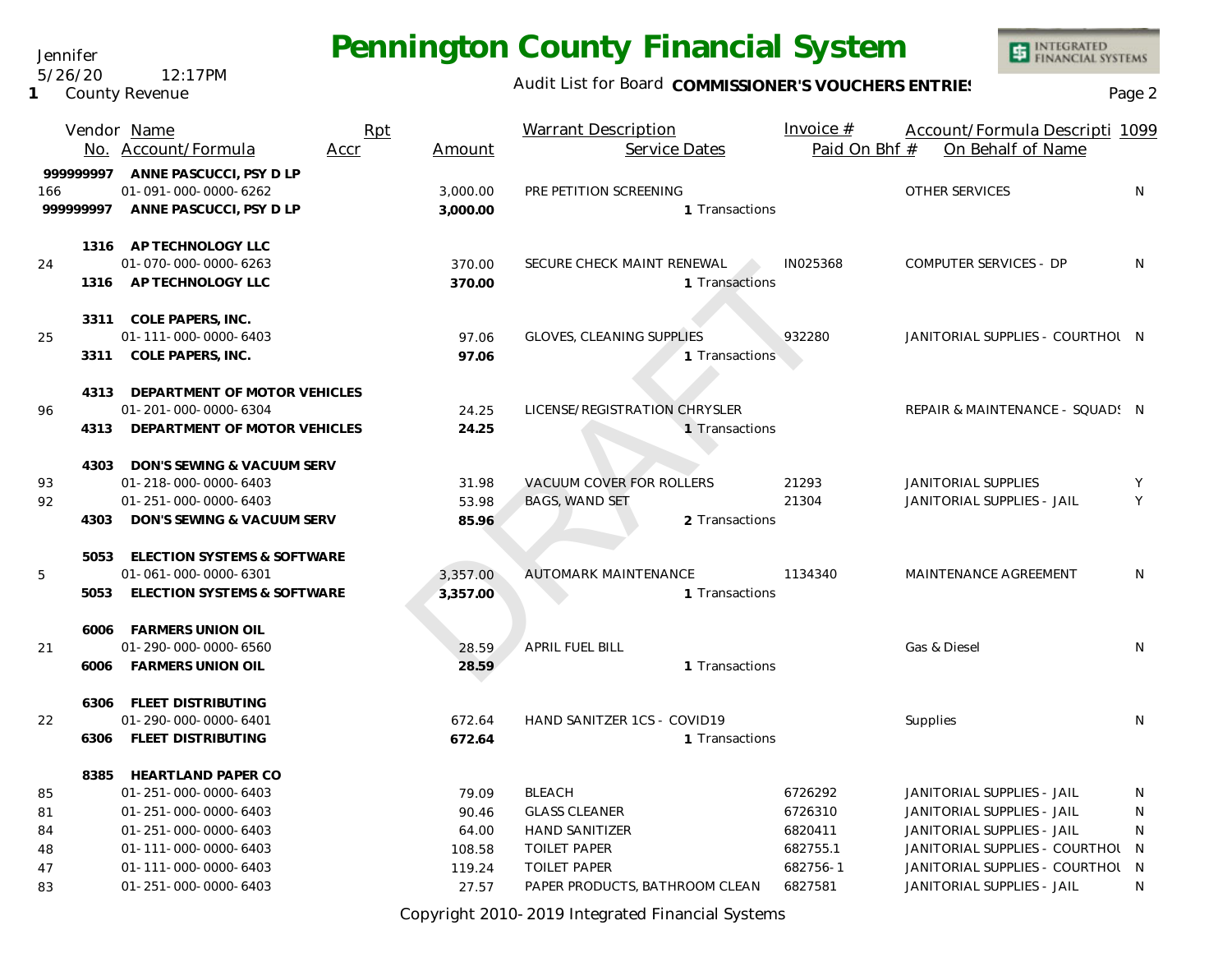### Audit List for Board COMMISSIONER'S VOUCHERS ENTRIES<br>Page 3

|                | Vendor Name                  | Rpt            | <b>Warrant Description</b>     | Invoice $#$     | Account/Formula Descripti 1099     |                |
|----------------|------------------------------|----------------|--------------------------------|-----------------|------------------------------------|----------------|
|                | No. Account/Formula          | Accr<br>Amount | Service Dates                  |                 | Paid On Bhf #<br>On Behalf of Name |                |
| 82             | 01-218-000-0000-6403         | 143.31         | <b>BAGS, PAPER PRODUCTS</b>    | 6827582         | <b>JANITORIAL SUPPLIES</b>         | N              |
| 87             | 01-218-000-0000-6403         | 391.16         | PAPER PRODUCTS, BAGS           | 6827640         | <b>JANITORIAL SUPPLIES</b>         | N              |
| 44             | 01-218-000-0000-6403         | 114.40         | TOILET PAPER, PAPER TOWELS     | 686519-0        | JANITORIAL SUPPLIES                | N              |
| 46             | 01-111-000-0000-6403         | 178.86         | <b>TOILET PAPER</b>            | 686519-1        | JANITORIAL SUPPLIES - COURTHOL     | $\overline{N}$ |
| 45             | 01-111-000-0000-6403         | $81.45 -$      | <b>CREDIT FOR RETURN</b>       | 687427.0        | JANITORIAL SUPPLIES - COURTHOL     | $\overline{N}$ |
| 86             | 01-218-000-0000-6403         | 68.09          | PAPER PRODUCTS, GLOVES, GLASS  | 6875380         | <b>JANITORIAL SUPPLIES</b>         | N              |
| 88             | 01-218-000-0000-6403         | $162.90 -$     | <b>RETURN BAGS</b>             | 6883550         | JANITORIAL SUPPLIES                | N              |
| 49             | 01-111-000-0000-6403         | 120.00         | <b>HANDSOAP</b>                | 689531-0        | JANITORIAL SUPPLIES - COURTHOL N   |                |
| 8385           | <b>HEARTLAND PAPER CO</b>    | 1,260.41       |                                | 14 Transactions |                                    |                |
|                | 8014 HUGOS #7                |                |                                |                 |                                    |                |
| 9              | 01-003-000-0000-6330         | 9.99           | FOOD FOR MEETING               | 1155            | TRAVEL & EXPENSE                   | N              |
|                | 8014 HUGOS #7                | 9.99           |                                | 1 Transactions  |                                    |                |
| 10450          | JENSEN PLUMBING              |                |                                |                 |                                    |                |
| 94             | 01-251-000-0000-6300         | 362.50         | AUGER SEWER/JAIL & KITCHEN     | 1657            | <b>REPAIRS &amp; MAINTENANCE</b>   | Y              |
| 10450          | JENSEN PLUMBING              | 362.50         |                                | 1 Transactions  |                                    |                |
|                | 12037 LEE PLUMBING & HEATING |                |                                |                 |                                    |                |
| 100            | 01-251-000-0000-6300         | 70.48          | SLOAN STOP VALVES-JAIL         | 81070           | <b>REPAIRS &amp; MAINTENANCE</b>   | N              |
| 97             | 01-218-000-0000-6300         | 44.50          | REPAIR DRINKING FOUNTAIN/LEC   | 81071           | <b>REPAIRS &amp; MAINTENANCE</b>   | N              |
| $\overline{4}$ | 01-218-000-0000-6300         | 8.50           | REPAIR MENS BATHROOM - LEC     | 81086           | <b>REPAIRS &amp; MAINTENANCE</b>   | N              |
| 99             | 01-251-000-0000-6302         | 63.50          | SPRAY/KITCHEN FAUCET DISHWASHE | 81117           | KITCHEN REPAIRS & EXPENSE          | N              |
| 98             | 01-251-000-0000-6300         | 47.45          | REPLACE REPAIR KITS/HOLDING CE | 81122           | <b>REPAIRS &amp; MAINTENANCE</b>   | N              |
|                | 12037 LEE PLUMBING & HEATING | 234.43         |                                | 5 Transactions  |                                    |                |
| 13498          | MARCO TECHNOLOGIES LLC       |                |                                |                 |                                    |                |
| 80             | 01-801-000-0000-6301         | 414.96         | EQ238936 MAINTENANCE           | INV7606027      | MAINTENANCE AGREEMENT              | N              |
| 79             | 01-132-000-0000-6301         | 39.98          | EQ465509 MAINTENANCE           | INV7606029      | <b>MAINTENANCE AGREEMENT</b>       | N              |
| 13498          | MARCO TECHNOLOGIES LLC       | 454.94         |                                | 2 Transactions  |                                    |                |
| 13226          | MCKESSON MEDICAL SURGICAL    |                |                                |                 |                                    |                |
| 72             | 01-251-000-0000-6255         | 5.69           | PROBE COVERS                   | 3379446         | MEDICAL - LOCAL                    | N              |
| 13226          | MCKESSON MEDICAL SURGICAL    | 5.69           |                                | 1 Transactions  |                                    |                |
| 999999997      | MEKASH/SCOTT                 |                |                                |                 |                                    |                |
|                | 01-201-000-0000-6420         | 202.41         | UNIFORM ALLOWANCE REIMB        |                 | <b>UNIFORMS</b>                    | N              |
| 99999997       | MEKASH/SCOTT                 | 202.41         |                                | 1 Transactions  |                                    |                |
|                |                              |                |                                |                 |                                    |                |

**13056 MINNESOTA STATE AUDITOR**

Jennifer

**1** County Revenue

5/26/20 12:17PM

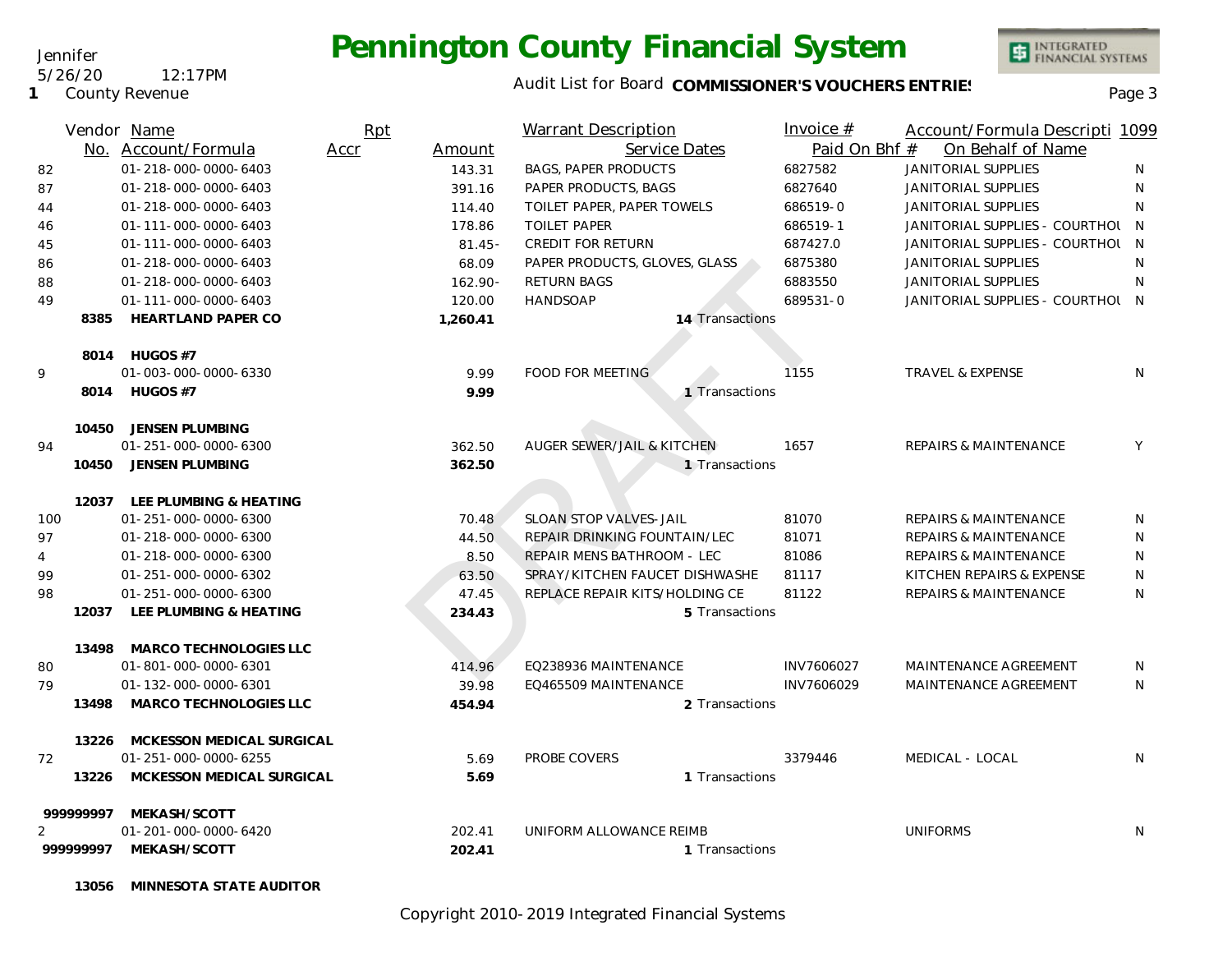Audit List for Board COMMISSIONER'S VOUCHERS ENTRIES<br>Page 4

|     |       | Vendor Name                         | Rpt  |          | <b>Warrant Description</b>    |                | Invoice $#$   | Account/Formula Descripti 1099  |           |
|-----|-------|-------------------------------------|------|----------|-------------------------------|----------------|---------------|---------------------------------|-----------|
|     |       | No. Account/Formula                 | Accr | Amount   |                               | Service Dates  | Paid On Bhf # | On Behalf of Name               |           |
| 11  |       | 01-041-000-0000-6262                |      | 2,082.50 | FINAL STMT 18 AUDIT           |                | 70493         | OTHER SERVICES-AUDITOR          | N.        |
|     | 13056 | MINNESOTA STATE AUDITOR             |      | 2,082.50 |                               | 1 Transactions |               |                                 |           |
|     | 13361 | MN BUREAU OF CRIMINAL APPREHENSIO   |      |          |                               |                |               |                                 |           |
| 95  |       | 01-252-000-0000-6330                |      | 75.00    | DMPT RECERTIFICATION #02      |                |               | <b>TRAVEL &amp; EXPENSE</b>     | N         |
|     | 13361 | MN BUREAU OF CRIMINAL APPREHENSIO   |      | 75.00    |                               | 1 Transactions |               |                                 |           |
|     |       | 14123 NORTHWEST BEVERAGE INC        |      |          |                               |                |               |                                 |           |
| 10  |       | 01-601-000-0000-6401                |      | 19.00    | APRIL WATER BILL              |                | 7961          | SUPPLIES - EXTENSION            | N         |
|     | 14123 | NORTHWEST BEVERAGE INC              |      | 19.00    |                               | 1 Transactions |               |                                 |           |
|     | 15323 | <b>OFFICE DEPOT</b>                 |      |          |                               |                |               |                                 |           |
| 3   |       | 01-251-000-0000-6405                |      | 113.89   | PRINTER INK/DC                |                | 478911166001  | <b>GENERAL SUPPLIES - JAIL</b>  | N         |
| 14  |       | 01-091-000-0000-6401                |      | 262.54   | TONER, PENS, LABEL            |                | 488372594001  | <b>SUPPLIES</b>                 | ${\sf N}$ |
| 13  |       | 01-801-000-0000-6401                |      | 18.17    | LEAD, TAPE                    |                | 488372594001  | SUPPLIES-UNALLOCATED            | N         |
| 19  |       | 01-132-000-0000-6401                |      | 24.74    | <b>ENVELOPES</b>              |                | 49000557001   | SUPPLIES - MOTOR VEHICLE        | ${\sf N}$ |
| 20  |       | 01-270-000-0000-6401                |      | 42.13    | PLANNER, NOTEBOOK             |                | 49000557001   | <b>SUPPLIES - CRIME</b>         | ${\sf N}$ |
| 15  |       | 01-801-000-0000-6401                |      | 14.44    | STAPLES, GLUES STICKS         |                | 49000557001   | SUPPLIES-UNALLOCATED            | ${\sf N}$ |
| 16  |       | 01-801-000-0000-6401                |      | 188.61   | <b>HP400 CARTRIDGE</b>        |                | 49000557001   | SUPPLIES-UNALLOCATED            | ${\sf N}$ |
| 17  |       | 01-801-000-0000-6401                |      | 16.68    | <b>CAL RIBBON</b>             |                | 490005784001  | SUPPLIES-UNALLOCATED            | ${\sf N}$ |
| 18  |       | 01-041-000-0000-6401                |      | 34.78    | EXPANDABLE WALLET             |                | 490005785001  | SUPPLIES - AUDITOR              | N         |
|     | 15323 | OFFICE DEPOT                        |      | 715.98   |                               | 9 Transactions |               |                                 |           |
|     | 16067 | PEMBERTON, SORLIE, RUFER & KERSHNEI |      |          |                               |                |               |                                 |           |
| 91  |       | 01-201-000-0000-6801                |      | 1,037.50 | <b>EMPLOYEE MATTERS</b>       |                | 86            | MISCELLANEOUS EXPENSE           | Y         |
| 90  |       | 01-201-000-0000-6801                |      | 251.00   | <b>EMPLOYEE MATTERS</b>       |                | 89            | MISCELLANEOUS EXPENSE           | Y         |
|     | 16067 | PEMBERTON, SORLIE, RUFER & KERSHNEI |      | 1,288.50 |                               | 2 Transactions |               |                                 |           |
|     | 16314 | PENNINGTON FAST LUBE                |      |          |                               |                |               |                                 |           |
| 89  |       | 01-201-000-0000-6304                |      | 407.13   | BRAKES, PADS, ROTORS 08 CROWN |                | 40383         | REPAIR & MAINTENANCE - SQUAD! Y |           |
|     | 16314 | PENNINGTON FAST LUBE                |      | 407.13   |                               | 1 Transactions |               |                                 |           |
|     | 20358 | QUADIENT FINANCE USA, INC.          |      |          |                               |                |               |                                 |           |
| 23  |       | 01-801-000-0000-6209                |      | 2,500.00 | POSTAGE                       |                | 9079          | <b>POSTAGE</b>                  | N         |
|     | 20358 | QUADIENT FINANCE USA, INC.          |      | 2,500.00 |                               | 1 Transactions |               |                                 |           |
|     | 17003 | QUICK PRINT CENTER                  |      |          |                               |                |               |                                 |           |
| 171 |       | 01-132-000-0000-6401                |      | 104.74   | #10 ENVELOPES                 |                | 14125         | SUPPLIES - MOTOR VEHICLE        | N         |
|     | 17003 | QUICK PRINT CENTER                  |      | 104.74   |                               | 1 Transactions |               |                                 |           |

Copyright 2010-2019 Integrated Financial Systems

Jennifer 5/26/20 12:17PM

#### **1** County Revenue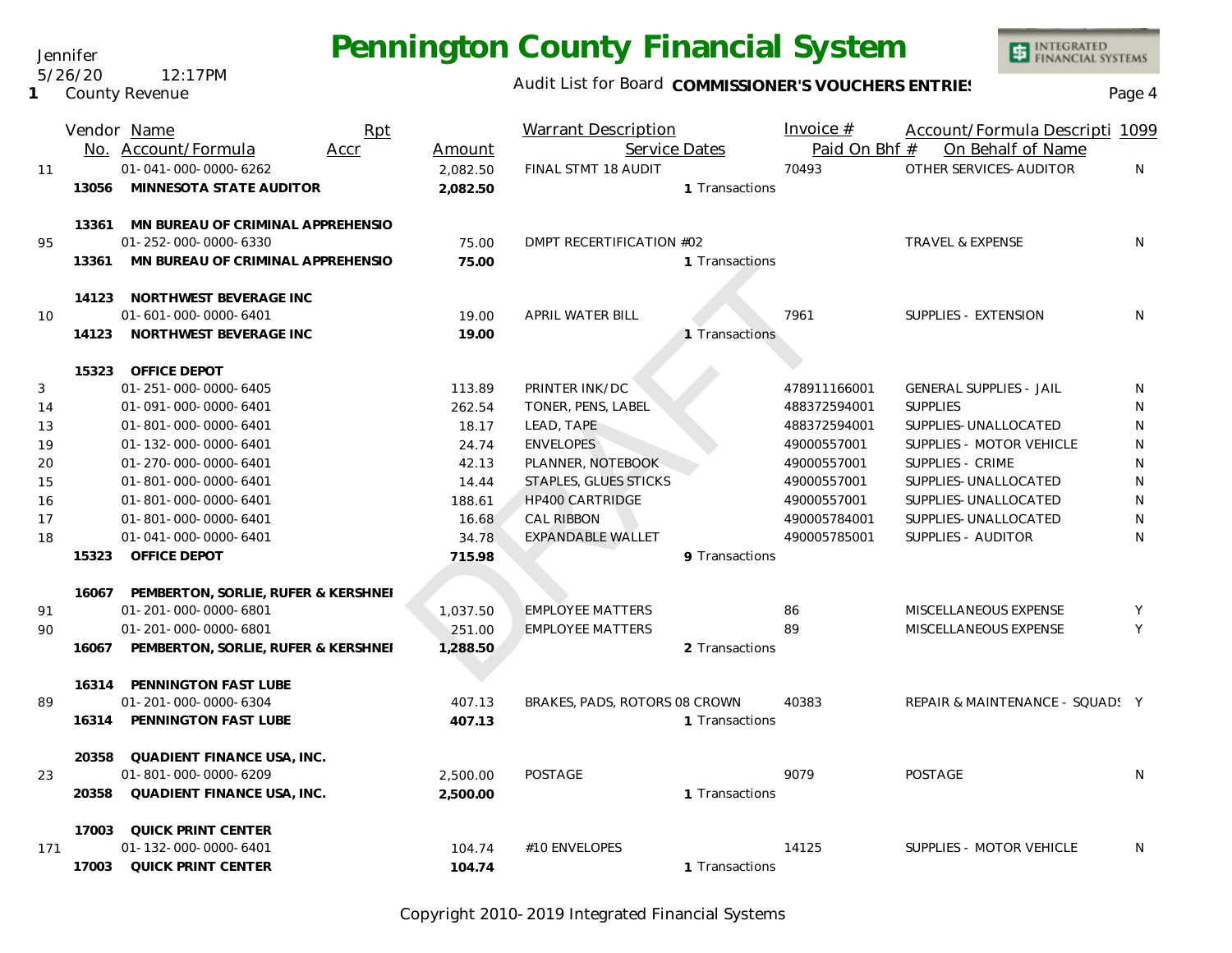INTEGRATED<br>FINANCIAL SYSTEMS

**1** County Revenue

5/26/20 12:17PM

Jennifer

### Audit List for Board COMMISSIONER'S VOUCHERS ENTRIES<br>Page 5

|     |       | Vendor Name            | Rpt  |          | <b>Warrant Description</b>       | Invoice $#$   | Account/Formula Descripti 1099   |              |
|-----|-------|------------------------|------|----------|----------------------------------|---------------|----------------------------------|--------------|
|     |       | No. Account/Formula    | Accr | Amount   | Service Dates                    | Paid On Bhf # | On Behalf of Name                |              |
|     | 18440 | READITECH IT SOLUTIONS |      |          |                                  |               |                                  |              |
| 168 |       | 01-106-000-0000-6631   |      | 3,429.00 | ASSESSOR'S PC'S                  | 150052        | <b>FURNITURE &amp; EQUIPMENT</b> | N            |
| 102 |       | 01-041-000-0000-6210   |      | 222.86   | IT GLOBAL MAY - AUD/TREAS        | 155756        | <b>E-MAIL SERVICES</b>           | N            |
| 103 |       | 01-070-000-0000-6263   |      | 445.71   | IT GLOBAL MAY - HIGHWAY          | 155756        | COMPUTER SERVICES - DP           | N            |
| 104 |       | 01-070-000-0000-6263   |      | 297.14   | IT GLOBAL MAY - ICN              | 155756        | COMPUTER SERVICES - DP           | N            |
| 105 |       | 01-070-000-0000-6263   |      | 891.43   | IT GLOBAL MAY - WELFARE          | 155756        | COMPUTER SERVICES - DP           | $\mathsf{N}$ |
| 106 |       | 01-070-000-0000-6263   |      | 49.52    | IT GLOBAL MAY - DATA             | 155756        | COMPUTER SERVICES - DP           | N            |
| 107 |       | 01-070-000-0000-6263   |      | 140.00   | IT GLOBAL MAY - DATA             | 155756        | COMPUTER SERVICES - DP           | N            |
| 108 |       | 01-091-000-0000-6300   |      | 99.05    | IT GLOBAL MAY - ATTORNEY         | 155756        | <b>REPAIRS &amp; MAINTENANCE</b> | N            |
| 109 |       | 01-101-000-0000-6300   |      | 123.81   | IT GLOBAL MAY - RECORDER         | 155756        | REPAIRS & MAINTENANCE            | N            |
| 110 |       | 01-106-000-0000-6300   |      | 74.29    | IT GLOBAL MAY - ASSESSOR         | 155756        | REPAIRS & MAINTENANCE            | N            |
| 111 |       | 01-121-000-0000-6300   |      | 49.52    | IT GLOBAL MAY - VET SERVICE      | 155756        | Repairs & Maintenance            | N            |
| 112 |       | 01-132-000-0000-6300   |      | 148.57   | IT GLOBAL MAY - MV               | 155756        | <b>REPAIRS &amp; MAINTENANCE</b> | N            |
| 113 |       | 01-270-000-0000-6300   |      | 24.77    | IT GLOBAL MAY - CRIME VICTIM     | 155756        | <b>REPAIRS &amp; MAINTENANCE</b> | N            |
| 114 |       | 01-290-000-0000-6300   |      | 49.52    | IT GLOBAL MAY - EMER MGMT        | 155756        | Repairs & Maintenance            | N            |
| 115 |       | 01-601-000-0000-6300   |      | 123.81   | IT GLOBAL MAY - EXTENSION        | 155756        | <b>REPAIRS &amp; MAINTENANCE</b> | N            |
| 116 |       | 01-003-000-0000-6210   |      | 42.45    | <b>HOSTED EXCHANGE 4 MAY</b>     | 155758        | <b>E-MAIL SERVICES</b>           | N            |
| 132 |       | 01-003-000-0000-6210   |      | 17.35    | ARCHIVING MAY - BOARD            | 155758        | <b>E-MAIL SERVICES</b>           | N            |
| 117 |       | 01-041-000-0000-6210   |      | 8.49     | HOSTED EXCHANGE - MAY            | 155758        | <b>E-MAIL SERVICES</b>           | N            |
| 127 |       | 01-041-000-0000-6210   |      | 17.35    | ARCHIVING MAY - AUD/TREAS        | 155758        | <b>E-MAIL SERVICES</b>           | N            |
| 143 |       | 01-041-000-0000-6210   |      | 8.00     | POP EMAIL MAY - AUD/TREAS        | 155758        | <b>E-MAIL SERVICES</b>           | N            |
| 160 |       | 01-041-000-0000-6210   |      | 43.75    | HOSTED OFFICE APPS - AUDITOR     | 155758        | <b>E-MAIL SERVICES</b>           | N            |
| 118 |       | 01-070-000-0000-6210   |      | 390.54   | HOSTED EXCHANGE - MAY            | 155758        | <b>E-MAIL SERVICES</b>           | N            |
| 119 |       | 01-070-000-0000-6210   |      | 33.96    | HOSTED EXCHANGE - MAY            | 155758        | <b>E-MAIL SERVICES</b>           | N            |
| 128 |       | 01-070-000-0000-6210   |      | 34.70    | ARCHIVING MAY - HIGHWAY          | 155758        | <b>E-MAIL SERVICES</b>           | N            |
| 129 |       | 01-070-000-0000-6210   |      | 34.70    | ARCHIVING MAY - ICN              | 155758        | <b>E-MAIL SERVICES</b>           | N            |
| 130 |       | 01-070-000-0000-6210   |      | 173.50   | ARCHIVING MAY - WELFARE          | 155758        | <b>E-MAIL SERVICES</b>           | N            |
| 131 |       | 01-070-000-0000-6210   |      | 10.41    | ARCHIVING MAY - DATA             | 155758        | <b>E-MAIL SERVICES</b>           | N            |
| 144 |       | 01-070-000-0000-6210   |      | 12.00    | POP EMAIL MAY - HIGHWAY          | 155758        | <b>E-MAIL SERVICES</b>           | N            |
| 145 |       | 01-070-000-0000-6210   |      | 20.00    | POP EMAIL MAY - ICN              | 155758        | <b>E-MAIL SERVICES</b>           | N            |
| 146 |       | 01-070-000-0000-6210   |      | 12.00    | POP EMAIL MAY - WELFARE          | 155758        | <b>E-MAIL SERVICES</b>           | N            |
| 147 |       | 01-070-000-0000-6210   |      | 6.00     | POP EMAIL MAY - DATA             | 155758        | <b>E-MAIL SERVICES</b>           | N            |
| 153 |       | 01-070-000-0000-6210   |      | 135.83   | <b>ENCRYPTION MAY - WELFARE</b>  | 155758        | <b>E-MAIL SERVICES</b>           | N            |
| 157 |       | 01-070-000-0000-6210   |      | 35.00    | HOSTED OFFICE APPS - NURSING     | 155758        | <b>E-MAIL SERVICES</b>           | N            |
| 159 |       | 01-070-000-0000-6210   |      | 61.25    | HOSTED OFFICE APPS - HIGHWAY     | 155758        | <b>E-MAIL SERVICES</b>           | N            |
| 162 |       | 01-070-000-0000-6210   |      | 61.25    | HOSTED OFFICE APPS - WELFARE     | 155758        | E-MAIL SERVICES                  | N            |
| 120 |       | 01-091-000-0000-6210   |      | 42.45    | HOSTED EXCHANGE - MAY            | 155758        | <b>E-MAIL SERVICES</b>           | N            |
| 133 |       | 01-091-000-0000-6210   |      | 17.35    | ARCHIVING MAY - ATTORNEY         | 155758        | <b>E-MAIL SERVICES</b>           | N            |
| 156 |       | 01-091-000-0000-6300   |      | 43.75    | <b>HOSTED OFFICE APPS - ATTY</b> | 155758        | <b>REPAIRS &amp; MAINTENANCE</b> | N            |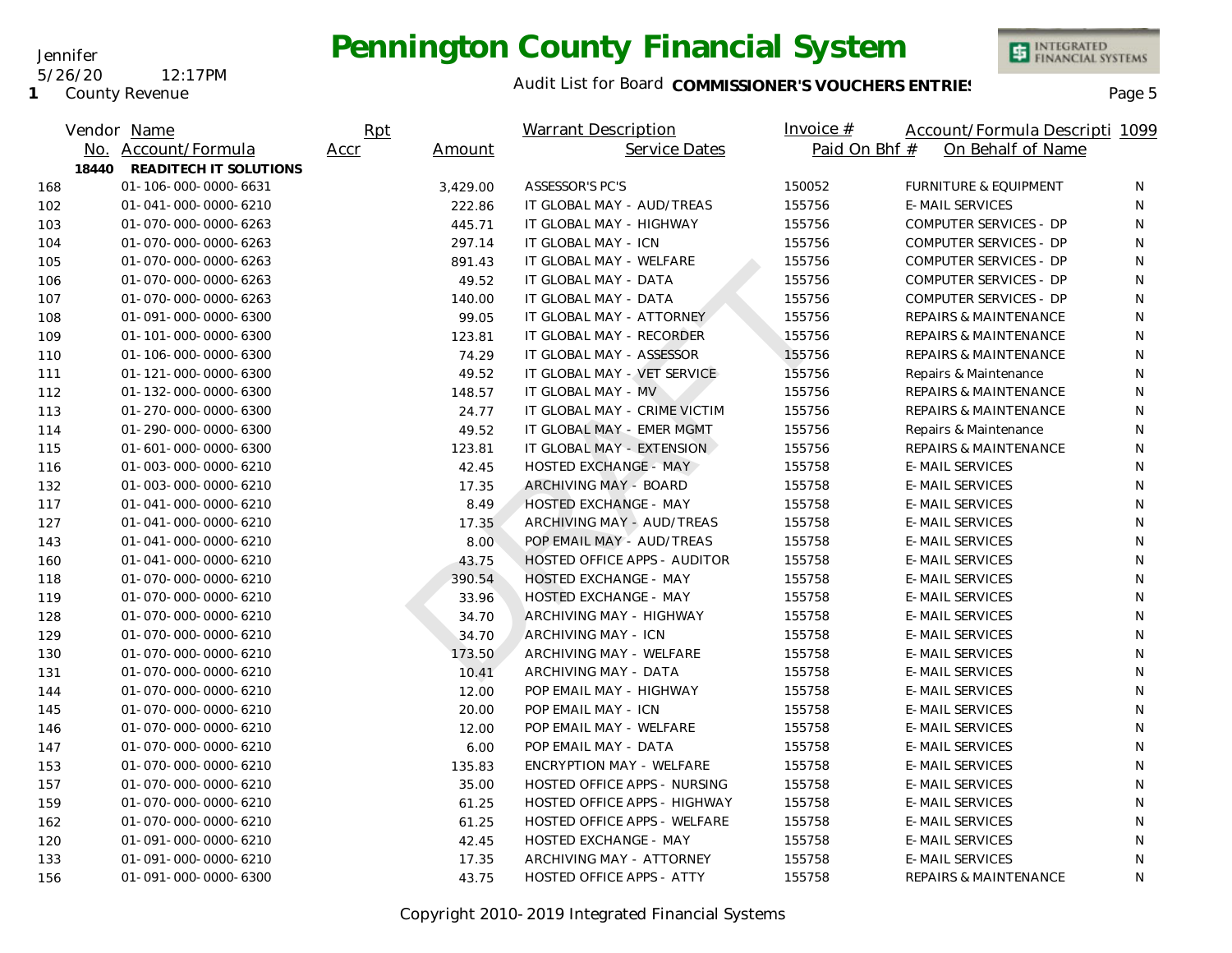#### Jennifer

#### 5/26/20 12:17PM

**1** County Revenue

## **Pennington County Financial System**



INTEGRATED<br>FINANCIAL SYSTEMS

|           | Vendor Name                        | Rpt            | <b>Warrant Description</b>     | Invoice $#$   | Account/Formula Descripti 1099   |    |
|-----------|------------------------------------|----------------|--------------------------------|---------------|----------------------------------|----|
|           | No. Account/Formula                | Accr<br>Amount | Service Dates                  | Paid On Bhf # | On Behalf of Name                |    |
| 134       | 01-101-000-0000-6300               | 13.88          | ARCHIVING MAY - RECORDER       | 155758        | <b>REPAIRS &amp; MAINTENANCE</b> | N. |
| 148       | 01-101-000-0000-6300               | 6.00           | POP EMAIL MAY - RECORDER       | 155758        | <b>REPAIRS &amp; MAINTENANCE</b> | N  |
| 161       | 01-101-000-0000-6300               | 17.50          | HOSTED OFFICE APPS - RECORDER  | 155758        | <b>REPAIRS &amp; MAINTENANCE</b> | N  |
| 135       | 01-106-000-0000-6300               | 10.41          | ARCHIVING MAY - ASSESSOR       | 155758        | <b>REPAIRS &amp; MAINTENANCE</b> | N  |
| 149       | 01-106-000-0000-6300               | 6.00           | POP EMAIL MAY - ASSESSOR       | 155758        | <b>REPAIRS &amp; MAINTENANCE</b> | N  |
| 164       | 01-106-000-0000-6300               | 26.25          | HOSTED OFFICE APPS - ASSESSOR  | 155758        | <b>REPAIRS &amp; MAINTENANCE</b> | N  |
| 125       | 01-111-000-0000-6210               | 8.49           | HOSTED EXCHANGE - MAY          | 155758        | <b>E-MAIL SERVICES</b>           | N  |
| 142       | 01-111-000-0000-6300               | 3.47           | ARCHIVING MAY - CUSTODIAN      | 155758        | <b>REPAIRS &amp; MAINTENANCE</b> | N  |
| 121       | 01-121-000-0000-6210               | 8.49           | <b>HOSTED EXCHANGE - MAY</b>   | 155758        | <b>E-MAIL SERVICES</b>           | N  |
| 136       | 01-121-000-0000-6210               | 3.47           | ARCHIVING MAY - VET SERVICE    | 155758        | <b>E-MAIL SERVICES</b>           | N  |
| 137       | 01-132-000-0000-6300               | 17.35          | ARCHIVING MAY - MV             | 155758        | <b>REPAIRS &amp; MAINTENANCE</b> | N  |
| 150       | 01-132-000-0000-6300               | 10.00          | POP EMAIL MAY - MV             | 155758        | REPAIRS & MAINTENANCE            | N  |
| 155       | 01-132-000-0000-6300               | 35.00          | HOSTED OFFICE APPS - MV        | 155758        | <b>REPAIRS &amp; MAINTENANCE</b> | N  |
| 122       | 01-201-000-0000-6210               | 59.43          | <b>HOSTED EXCHANGE - MAY</b>   | 155758        | <b>E-MAIL SERVICES</b>           | N  |
| 140       | 01-201-000-0000-6210               | 183.91         | ARCHIVING MAY - SHERIFF        | 155758        | <b>E-MAIL SERVICES</b>           | N  |
| 151       | 01-201-000-0000-6210               | 90.00          | POP EMAIL MAY - SHERIFF        | 155758        | <b>E-MAIL SERVICES</b>           | N  |
| 158       | 01-201-000-0000-6300               | 96.25          | HOSTED OFFICE APPS - SHERIFF   | 155758        | <b>REPAIRS &amp; MAINTENANCE</b> | N  |
| 123       | 01-270-000-0000-6202               | 8.49           | HOSTED EXCHANGE - MAY          | 155758        | <b>TELEPHONE</b>                 | N  |
| 138       | 01-270-000-0000-6300               | 3.47           | ARCHIVING MAY - CRIME VICTIM   | 155758        | <b>REPAIRS &amp; MAINTENANCE</b> | N  |
| 124       | 01-290-000-0000-6210               | 8.49           | <b>HOSTED EXCHANGE - MAY</b>   | 155758        | <b>E-MAIL SERVICES</b>           | N  |
| 139       | 01-290-000-0000-6210               | 3.47           | ARCHIVING MAY - EMER MGMT      | 155758        | <b>E-MAIL SERVICES</b>           | N  |
| 163       | 01-290-000-0000-6210               | 8.75           | HOSTED OFFICE APPS - EMER MGMT | 155758        | <b>E-MAIL SERVICES</b>           | N  |
| 126       | 01-601-000-0000-6300               | 8.49           | <b>HOSTED EXCHANGE - MAY</b>   | 155758        | <b>REPAIRS &amp; MAINTENANCE</b> | N  |
| 141       | 01-601-000-0000-6300               | 10.41          | ARCHIVING MAY - EXTENSION      | 155758        | REPAIRS & MAINTENANCE            | N  |
| 152       | 01-601-000-0000-6300               | 4.00           | POP EMAIL MAY - EXTENSION      | 155758        | <b>REPAIRS &amp; MAINTENANCE</b> | N  |
| 154       | 01-601-000-0000-6300               | 8.75           | HOSTED OFFICE APPS - EXTENSION | 155758        | <b>REPAIRS &amp; MAINTENANCE</b> | N  |
| 165       | 01-070-000-0000-6263               | 40.00          | REMOTE BACKUP MANAGER - MAY    | 155954        | COMPUTER SERVICES - DP           | N  |
| 18440     | READITECH IT SOLUTIONS             | 8,131.30       | 65 Transactions                |               |                                  |    |
| 19369     | SANFORD PATIENT FINANCIAL SERVICES |                |                                |               |                                  |    |
| 169       | 01-091-000-0000-6262               | 89.46          | SEXUAL ASSAULT EXAM            | 101212740     | OTHER SERVICES                   | 6  |
| 78        | 01-251-000-0000-6255               | 572.36         | DR 1916                        | 99733186      | MEDICAL - LOCAL                  | 6  |
| 77        | 01-251-000-0000-6255               | 48.77          | DR 1916                        | 99974161      | MEDICAL - LOCAL                  | 6  |
| 19369     | SANFORD PATIENT FINANCIAL SERVICES | 710.59         | 3 Transactions                 |               |                                  |    |
| 999999997 | SCHWAAB, INC.                      |                |                                |               |                                  |    |
| 12        | 01-132-000-0000-6401               | 75.06          | <b>DATE PADS</b>               | 4917592       | SUPPLIES - MOTOR VEHICLE         | N  |
| 999999997 | SCHWAAB, INC.                      | 75.06          | 1 Transactions                 |               |                                  |    |

**19355 STEIN'S INC**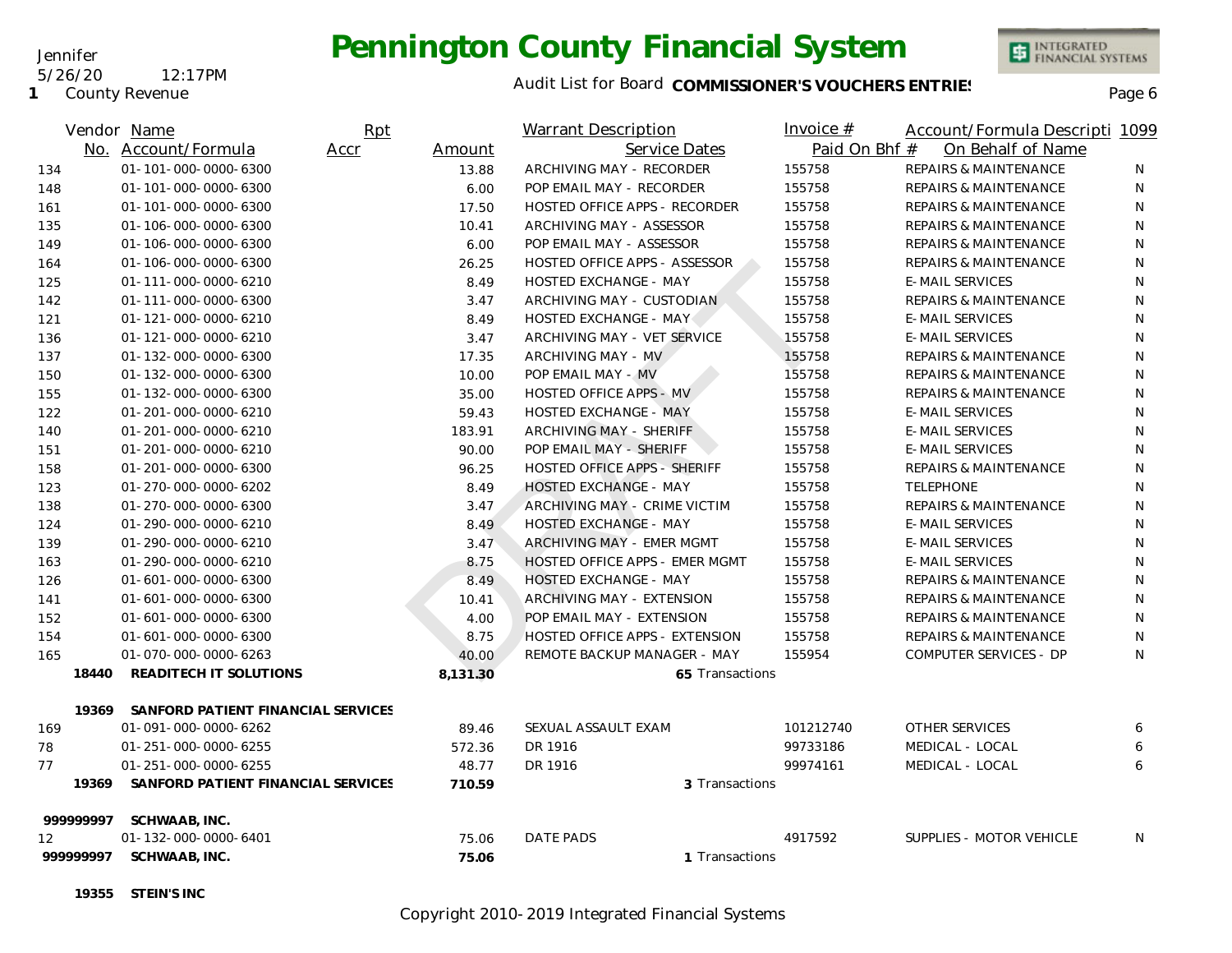Jennifer

**1** County Revenue

5/26/20 12:17PM

INTEGRATED<br>FINANCIAL SYSTEMS

### Audit List for Board COMMISSIONER'S VOUCHERS ENTRIES<br>Page 7

|     |       | Vendor Name<br>No. Account/Formula | Rpt<br>Accr | Amount    | <b>Warrant Description</b><br>Service Dates | Invoice $#$<br>Paid On Bhf # | Account/Formula Descripti 1099<br>On Behalf of Name |              |
|-----|-------|------------------------------------|-------------|-----------|---------------------------------------------|------------------------------|-----------------------------------------------------|--------------|
| 76  |       | 01-251-000-0000-6300               |             | 457.20    | FLOOR CLEANER BOARD                         | 857642                       | REPAIRS & MAINTENANCE                               | N            |
|     | 19355 | STEIN'S INC                        |             | 457.20    | 1 Transactions                              |                              |                                                     |              |
|     | 19550 | SUMMIT FOOD SERVICE MANAGEMENT L   |             |           |                                             |                              |                                                     |              |
| 73  |       | 01-251-000-0000-6427               |             | 84.41     | <b>FOOD</b>                                 | 78639                        | <b>JAIL MEALS</b>                                   | <sup>N</sup> |
| 74  |       | 01-251-000-0000-6427               |             | 3,134.52  | JAIL MEALS 05/02/20 TO 5/08/20              | 78640                        | <b>JAIL MEALS</b>                                   | N            |
| 75  |       | 01-251-000-0000-6427               |             | 3,111.90  | JAIL MEALS 5/9/20 TO 5/15/20                | 79357                        | <b>JAIL MEALS</b>                                   | N            |
|     | 19550 | SUMMIT FOOD SERVICE MANAGEMENT L   |             | 6,330.83  | 3 Transactions                              |                              |                                                     |              |
|     |       | 20047 THRIFTY WHITE PHARMACY       |             |           |                                             |                              |                                                     |              |
| 51  |       | 01-251-000-0000-6255               |             | 24.94     | PRESCRIPTION 2654                           | 21389                        | MEDICAL - LOCAL                                     | N            |
| 59  |       | 01-251-000-0000-6255               |             | 7.98      | PRESCRIPTION 2367                           | 2265                         | MEDICAL - LOCAL                                     | N            |
| 69  |       | 01-251-000-0000-6256               |             | 34.52     | PRESCRIPTION 2470                           | 33284                        | MEDICAL - REIMBURSED                                | N            |
| 50  |       | 01-251-000-0000-6255               |             | 13.15     | PRESCRIPTION 2659                           | 45421                        | MEDICAL - LOCAL                                     | N            |
| 60  |       | 01-251-000-0000-6255               |             | 36.71     | PRESCRIPTION 2390                           | 46299                        | MEDICAL - LOCAL                                     | N            |
| 57  |       | 01-251-000-0000-6255               |             | 11.97     | PRESCRIPTION 2675                           | 48709                        | MEDICAL - LOCAL                                     | N            |
| 54  |       | 01-251-000-0000-6255               |             | 338.94    | PRESCRIPTION 2544                           | 56326                        | MEDICAL - LOCAL                                     | N            |
| 56  |       | 01-251-000-0000-6255               |             | 41.60     | PRESCRIPTION 2637                           | 59252                        | MEDICAL - LOCAL                                     | N            |
| 61  |       | 01-251-000-0000-6256               |             | 24.54     | PRESCRIPTION 2639                           | 62749                        | MEDICAL - REIMBURSED                                | N            |
| 55  |       | 01-251-000-0000-6255               |             | 23.94     | PRESCRIPTION 2313                           | 63365                        | MEDICAL - LOCAL                                     | N            |
| 58  |       | 01-251-000-0000-6255               |             | 16.14     | PRESCRIPTION 2053                           | 63372                        | MEDICAL - LOCAL                                     | N            |
| 62  |       | 01-251-000-0000-6256               |             | 43.75     | PRESCRIPTION 2303                           | 63630                        | MEDICAL - REIMBURSED                                | $\mathsf{N}$ |
| 68  |       | 01-251-000-0000-6256               |             | 63.80     | PRESCRIPTION 2327                           | 63701                        | MEDICAL - REIMBURSED                                | N            |
| 70  |       | 01-251-000-0000-6256               |             | 11.97     | PRESCRIPTION 2477                           | 63712                        | MEDICAL - REIMBURSED                                | N            |
| 66  |       | 01-251-000-0000-6256               |             | 679.14    | PRESCRIPTION 2388                           | 63740                        | MEDICAL - REIMBURSED                                | N            |
| 64  |       | 01-251-000-0000-6256               |             | 5.66      | PRESCRIPTION 2431                           | 63860                        | MEDICAL - REIMBURSED                                | N            |
| 67  |       | 01-251-000-0000-6256               |             | 37.51     | PRESCRIPTION 2471                           | 63931                        | MEDICAL - REIMBURSED                                | $\mathsf{N}$ |
| 65  |       | 01-251-000-0000-6256               |             | 3,343.92  | PRESCRIPTION 2558                           | 64015                        | MEDICAL - REIMBURSED                                | N            |
| 63  |       | 01-251-000-0000-6256               |             | 27.08     | PRESCRIPTION 2613                           | 64146                        | MEDICAL - REIMBURSED                                | N            |
| 53  |       | 01-251-000-0000-6255               |             | 28.23     | PRESCRIPTION 2596                           | 64147                        | MEDICAL - LOCAL                                     | N            |
| 52  |       | 01-251-000-0000-6255               |             | 2.92      | PRESCRIPTION 2678                           | 64221                        | MEDICAL - LOCAL                                     | N            |
|     | 20047 | THRIFTY WHITE PHARMACY             |             | 4,818.41  | 21 Transactions                             |                              |                                                     |              |
|     | 12332 | TRITECH SOFTWARE SYSTEMS           |             |           |                                             |                              |                                                     |              |
| 101 |       | 01-223-000-0000-6801               |             | 10,800.00 | NG911 UPDATES                               | 278317                       | MISCELLANEOUS EXPENSE-E911                          | N.           |
|     | 12332 | TRITECH SOFTWARE SYSTEMS           |             | 10,800.00 | 1 Transactions                              |                              |                                                     |              |
|     | 20361 | <b>TYLER TECHNOLOGIES, INC</b>     |             |           |                                             |                              |                                                     |              |
| 167 |       | 01-102-000-0000-6844               |             | 750.00    | DOCPRO INSTALL & MIGRATION                  | 025-295880                   | TECHNOLOGY - RECORDER                               | N.           |

Copyright 2010-2019 Integrated Financial Systems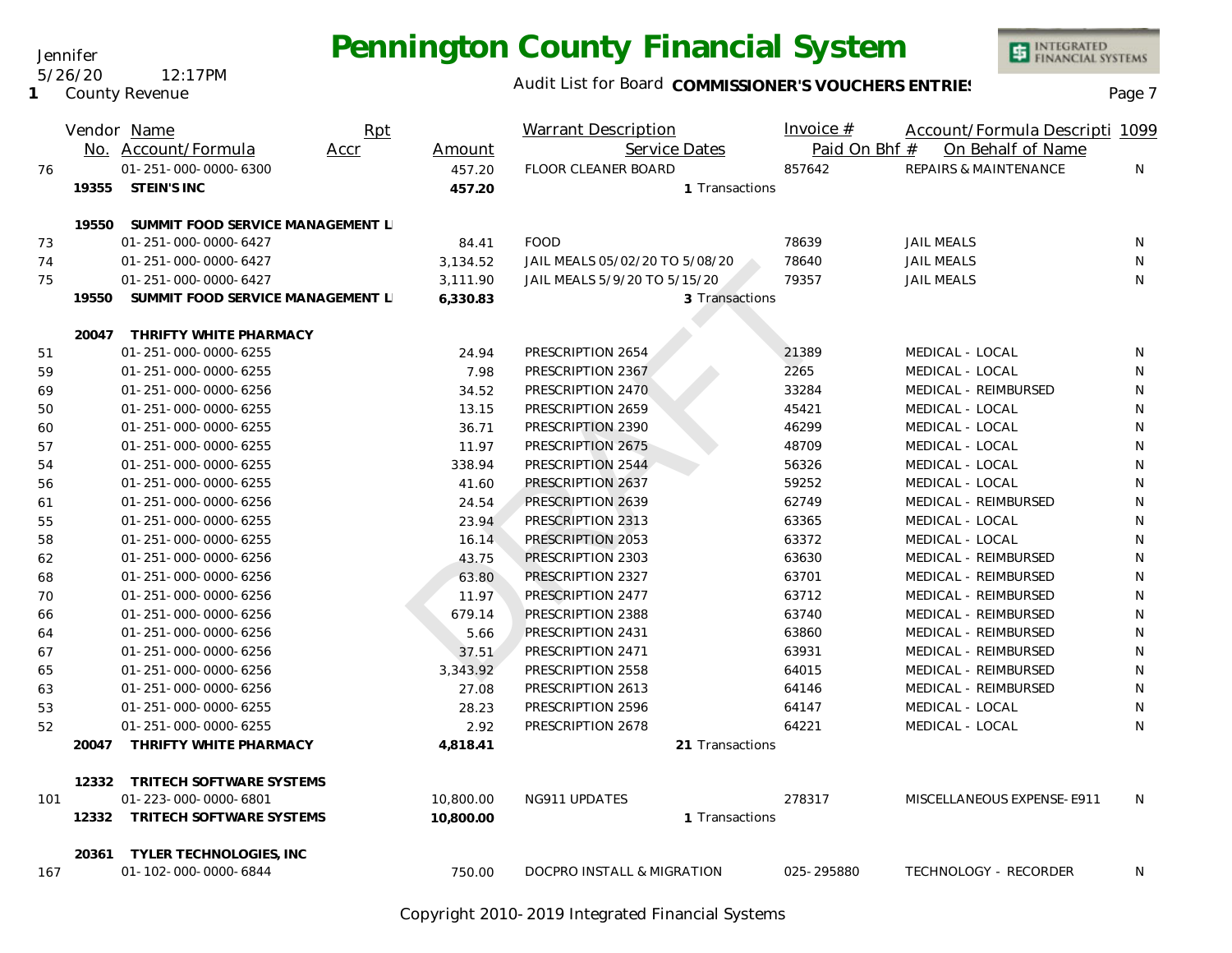Jennifer 5/26/20 12:17PM

**1** County Revenue

### Audit List for Board COMMISSIONER'S VOUCHERS ENTRIES

|                | Vendor Name                            | Rpt  |           | Warrant Description        |                | Invoice $#$   |                             | Account/Formula Descripti 1099 |    |
|----------------|----------------------------------------|------|-----------|----------------------------|----------------|---------------|-----------------------------|--------------------------------|----|
|                | No. Account/Formula                    | Accr | Amount    | Service Dates              |                | Paid On Bhf # |                             | On Behalf of Name              |    |
| 20361          | TYLER TECHNOLOGIES, INC                |      | 750.00    |                            | 1 Transactions |               |                             |                                |    |
|                |                                        |      |           |                            |                |               |                             |                                |    |
|                | 21332 ULINE                            |      |           |                            |                |               |                             |                                |    |
| 71             | 01-251-000-0000-6403                   |      | 59.44     | <b>ENVELOPES</b>           |                | 119392554     | JANITORIAL SUPPLIES - JAIL  |                                | N. |
|                | 21332 ULINE                            |      | 59.44     |                            | 1 Transactions |               |                             |                                |    |
|                |                                        |      |           |                            |                |               |                             |                                |    |
| 999999997      | WELLMAN/TANNER<br>01-251-000-0000-6420 |      |           | UNIFORM ALLOWANCE REIMB    |                |               | <b>JAILER UNIFORMS</b>      |                                | N. |
|                |                                        |      | 250.00    |                            |                |               |                             |                                |    |
| 999999997      | WELLMAN/TANNER                         |      | 250.00    |                            | 1 Transactions |               |                             |                                |    |
|                | 23303 WEST GROUP PAYMENT CENTER        |      |           |                            |                |               |                             |                                |    |
| 6              | 01-016-000-0000-6242                   |      | 1.011.46  | APRIL WEST LAW ACCESS      |                | 842245795     | SUBSCRIPTIONS - LAW LIBRARY |                                | N  |
| $\overline{7}$ | 01-091-000-0000-6240                   |      | 671.55    | APRIL WEST LAW ACCESS      |                | 842253334     | <b>SUBSCRIPTIONS</b>        |                                | N  |
| 170            | 01-016-000-0000-6242                   |      | 329.28    | <b>APRIL SUBSCRIPTIONS</b> |                | 842333872     | SUBSCRIPTIONS - LAW LIBRARY |                                | N  |
| 8              | 01-091-000-0000-6240                   |      | 63.84     | <b>MAY SUBSCRIPTIONS</b>   |                | 842340483     | <b>SUBSCRIPTIONS</b>        |                                | N  |
| 23303          | WEST GROUP PAYMENT CENTER              |      | 2,076.13  |                            | 4 Transactions |               |                             |                                |    |
|                |                                        |      |           |                            |                |               |                             |                                |    |
| 999999997      | WISKOW/DALE                            |      |           |                            |                |               |                             |                                |    |
| 172            | 01-003-000-0000-6401                   |      | 21.35     | REIMB HAND SANITIZER       |                |               | SUPPLIES - BOARD            |                                | N  |
| 999999997      | WISKOW/DALE                            |      | 21.35     |                            | 1 Transactions |               |                             |                                |    |
| 1 Fund Total:  |                                        |      | 51,839.03 | County Revenue             |                |               | 35 Vendors                  | 154 Transactions               |    |
|                |                                        |      |           |                            |                |               |                             |                                |    |
|                |                                        |      |           |                            |                |               |                             |                                |    |
|                |                                        |      |           |                            |                |               |                             |                                |    |
|                |                                        |      |           |                            |                |               |                             |                                |    |
|                |                                        |      |           |                            |                |               |                             |                                |    |
|                |                                        |      |           |                            |                |               |                             |                                |    |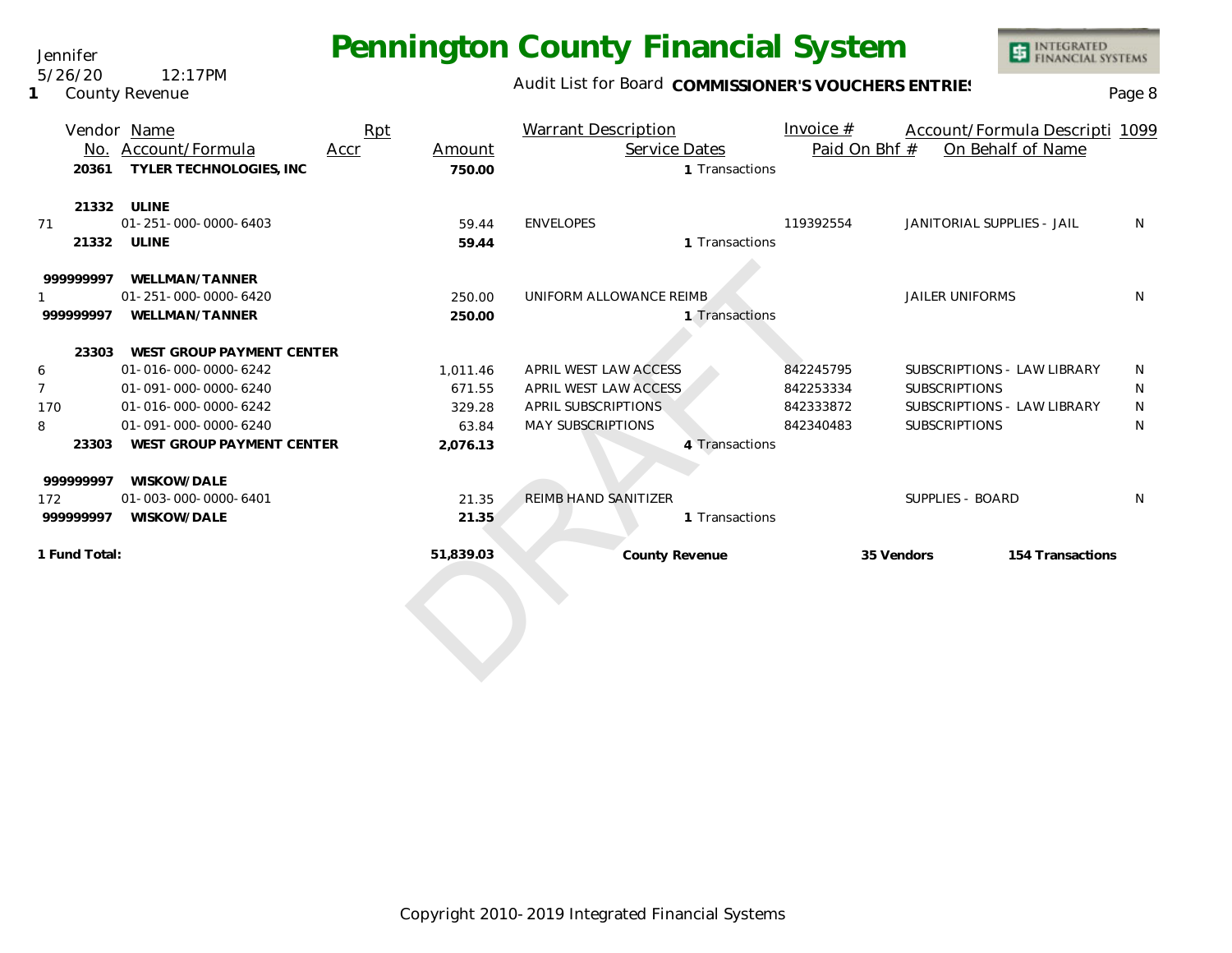Jennifer 5/26/20 12:17PM

**3** Road & Bridge

### Audit List for Board COMMISSIONER'S VOUCHERS ENTRIES<br>Page 9

|                               | Vendor Name<br>No. Account/Formula                                                                                                                       | Rpt<br>Accr | Amount                                             | <b>Warrant Description</b><br>Service Dates                                          |                | Invoice $#$<br>Paid On Bhf # | Account/Formula Descripti 1099<br>On Behalf of Name                                                                              |                  |
|-------------------------------|----------------------------------------------------------------------------------------------------------------------------------------------------------|-------------|----------------------------------------------------|--------------------------------------------------------------------------------------|----------------|------------------------------|----------------------------------------------------------------------------------------------------------------------------------|------------------|
| 42<br>99999997                | 999999997 ANDERSON WELL DRILLING & REPAIR INC<br>03-330-000-0000-6261<br>ANDERSON WELL DRILLING & REPAIR ING                                             |             | 3,500.00<br>3,500.00                               | SEAL WELLS MARK BOULEVARD                                                            | 1 Transactions |                              | CONSULTING & LEGAL SERVICES                                                                                                      | N                |
| 41                            | 6011 FED EX<br>03-320-000-0000-6209<br>6011 FED EX                                                                                                       |             | 13.61<br>13.61                                     | <b>MAIL PLANS &amp; PROPOSALS</b>                                                    | 1 Transactions |                              | <b>POSTAGE</b>                                                                                                                   | N                |
| 40                            | 12325 L & M SUPPLY, INC.<br>03-330-000-0000-6554<br>12325 L & M SUPPLY, INC.                                                                             |             | 99.99<br>99.99                                     | <b>BOOTS FLASHLIGHT</b>                                                              | 1 Transactions |                              | ENGINEERING & SURVEYING SUPPLI N                                                                                                 |                  |
| 39                            | 12302 LOCATORS & SUPPLIES INC<br>03-330-000-0000-6554<br>12302 LOCATORS & SUPPLIES INC                                                                   |             | 327.01<br>327.01                                   | LENS UNIT 256                                                                        | 1 Transactions |                              | ENGINEERING & SURVEYING SUPPLI N                                                                                                 |                  |
| 38                            | 13302 M-R SIGN CO, INC<br>03-350-000-0000-6551<br>13302 M-R SIGN CO, INC                                                                                 |             | 63.34<br>63.34                                     | 911 SIGNS                                                                            | 1 Transactions |                              | <b>SIGNS</b>                                                                                                                     | <sup>N</sup>     |
| 37                            | 14123 NORTHWEST BEVERAGE INC<br>03-320-000-0000-6401<br>14123 NORTHWEST BEVERAGE INC                                                                     |             | 35.00<br>35.00                                     | WATER                                                                                | 1 Transactions | 8060                         | <b>SUPPLIES</b>                                                                                                                  | N                |
| 35<br>36<br>15323             | 15323 OFFICE DEPOT<br>03-320-000-0000-6401<br>03-320-000-0000-6401<br>OFFICE DEPOT                                                                       |             | 92.39<br>79.78<br>172.17                           | <b>TONER MARKERS</b><br><b>INK</b>                                                   | 2 Transactions |                              | <b>SUPPLIES</b><br><b>SUPPLIES</b>                                                                                               | N<br>N           |
| 31<br>32<br>33<br>34<br>16460 | 16460 POMP'S TIRE SERVICE INC<br>03-350-000-0000-6564<br>03-350-000-0000-6564<br>03-350-000-0000-6564<br>03-350-000-0000-6564<br>POMP'S TIRE SERVICE INC |             | 276.95<br>635.68<br>2.776.64<br>806.32<br>4,495.59 | <b>FLAT REPAIR</b><br><b>FLAT REPAIR</b><br><b>FLAT REPAIR</b><br><b>FLAT REPAIR</b> | 4 Transactions |                              | <b>EQUIPMENT REPAIR PARTS</b><br><b>EQUIPMENT REPAIR PARTS</b><br><b>EQUIPMENT REPAIR PARTS</b><br><b>EQUIPMENT REPAIR PARTS</b> | N<br>N<br>N<br>N |
| 30<br>17002                   | 17002 QUILL CORPORATION<br>03-320-000-0000-6401<br>QUILL CORPORATION                                                                                     |             | 156.73<br>156.73                                   | <b>ENVELOPES</b>                                                                     | 1 Transactions |                              | <b>SUPPLIES</b>                                                                                                                  | N                |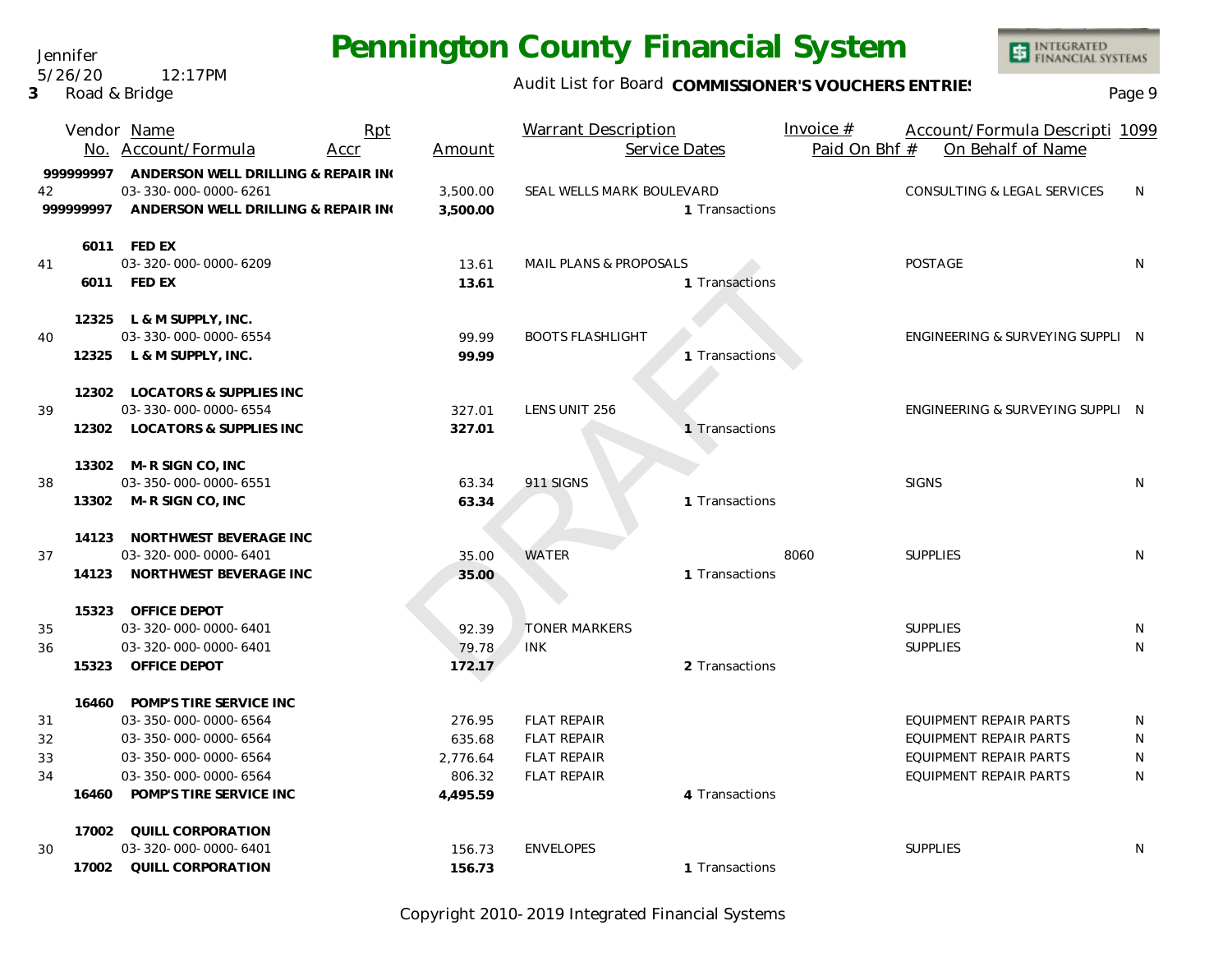Audit List for Board COMMISSIONER'S VOUCHERS ENTRIES<br>Page 10

|               | Vendor Name                     | Rpt  |           | <b>Warrant Description</b> | Invoice $#$   |  | Account/Formula Descripti 1099   |    |
|---------------|---------------------------------|------|-----------|----------------------------|---------------|--|----------------------------------|----|
|               | No. Account/Formula             | Accr | Amount    | Service Dates              | Paid On Bhf # |  | On Behalf of Name                |    |
| 18319         | RT VISION, INC.                 |      |           |                            |               |  |                                  |    |
| 29            | 03-320-000-0000-6263            |      | 140.00    | PERMIT FEE                 |               |  | <b>COMPUTER SERVICES</b>         | N  |
| 18319         | RT VISION, INC.                 |      | 140.00    | 1 Transactions             |               |  |                                  |    |
|               | 19380 SAFELITE FULFILLMENT, INC |      |           |                            |               |  |                                  |    |
| 28            | 03-350-000-0000-6564            |      | 325.98    | FIX WINDSHEILD UNIT 303    |               |  | <b>EQUIPMENT REPAIR PARTS</b>    | N  |
| 19380         | SAFELITE FULFILLMENT, INC       |      | 325.98    | 1 Transactions             |               |  |                                  |    |
| 20308         | THYGESON CONSTRUCTION           |      |           |                            |               |  |                                  |    |
| 27            | 03-350-000-0000-6631            |      | 9,500.00  | <b>LOAD KING TRAILER</b>   |               |  | <b>FURNITURE &amp; EQUIPMENT</b> | N  |
| 20308         | THYGESON CONSTRUCTION           |      | 9,500.00  | 1 Transactions             |               |  |                                  |    |
| 23408         | WIKSTROM TELECOM - INTERNET     |      |           |                            |               |  |                                  |    |
| 26            | 03-330-000-0000-6273            |      | 19,682.40 | LINE MOVES 57-608-010      |               |  | LINE MOVES & EASEMENTS           | N. |
| 23408         | WIKSTROM TELECOM - INTERNET     |      | 19,682.40 | 1 Transactions             |               |  |                                  |    |
| 3 Fund Total: |                                 |      | 38,511.82 | Road & Bridge              | 13 Vendors    |  | 17 Transactions                  |    |
|               |                                 |      |           |                            |               |  |                                  |    |

#### Jennifer 5/26/20 12:17PM

**3** Road & Bridge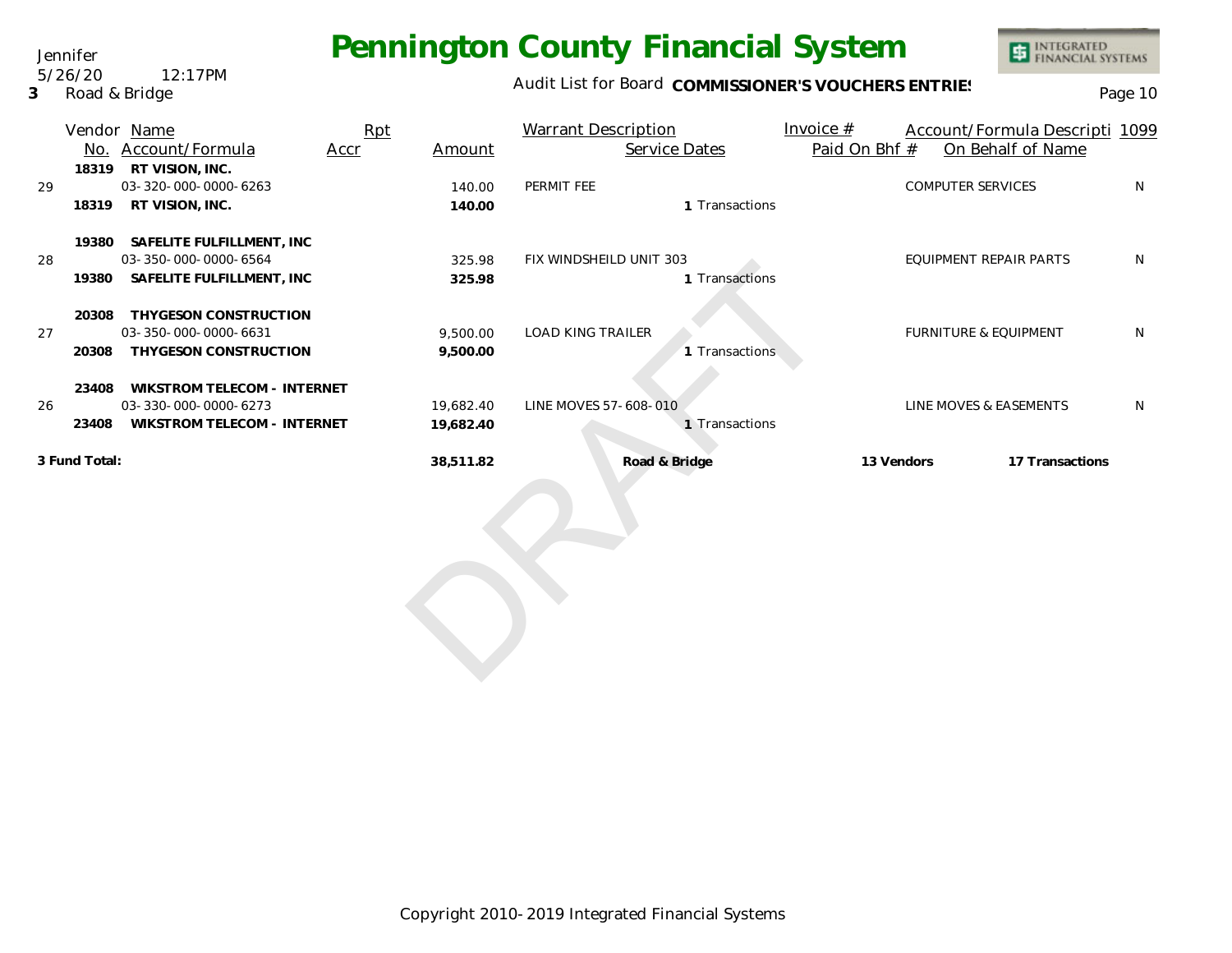Jennifer **40** Ditch Funds 5/26/20 12:17PM

### Audit List for Board COMMISSIONER'S VOUCHERS ENTRIES<br>Page 11

|    |                | Vendor Name<br>No. Account/Formula                                          | Rpt<br>Accr | Amount               | <b>Warrant Description</b><br><b>Service Dates</b> | Invoice $#$<br>Paid On Bhf # | Account/Formula Descripti 1099<br>On Behalf of Name |           |
|----|----------------|-----------------------------------------------------------------------------|-------------|----------------------|----------------------------------------------------|------------------------------|-----------------------------------------------------|-----------|
| 43 | 8380           | HDR ENGINEERING, INC.<br>40-796-000-0000-6262<br>8380 HDR ENGINEERING, INC. |             | 2,840.18<br>2,840.18 | CD# 96 SLOPE REPAIR DESIGN<br>1 Transactions       | 1200265142                   | OTHER SERVICES                                      | ${\sf N}$ |
|    | 40 Fund Total: |                                                                             |             | 2,840.18             | Ditch Funds                                        | 1 Vendors                    | 1 Transactions                                      |           |
|    | Final Total:   |                                                                             |             | 93,191.03            | 49 Vendors                                         | 172 Transactions             |                                                     |           |
|    |                |                                                                             |             |                      |                                                    |                              |                                                     |           |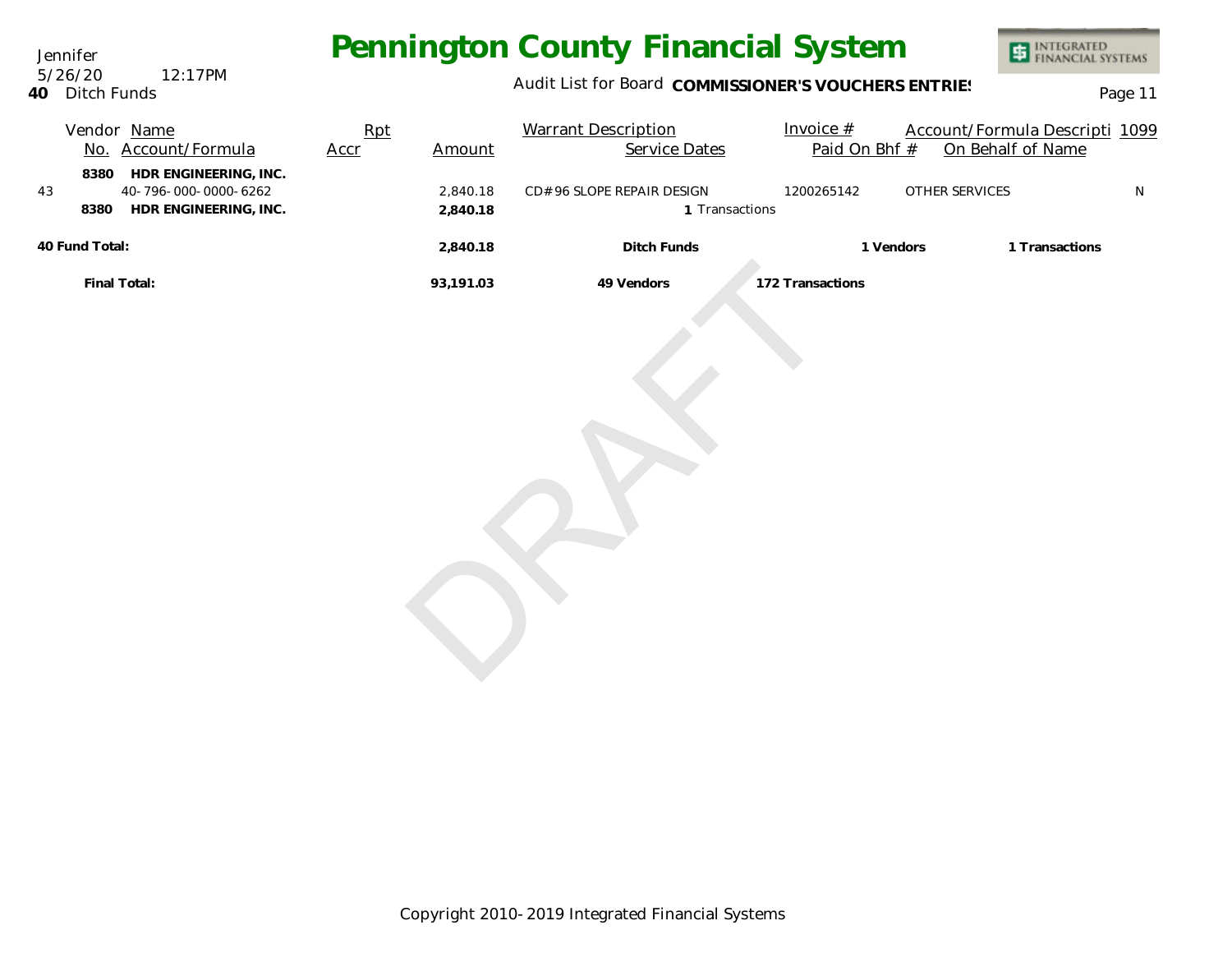| Jennifer |               |                                                      |                                    |                                                |              | Pennington County Financial System | INTEGRATED<br>FINANCIAL SYSTEMS |  |  |
|----------|---------------|------------------------------------------------------|------------------------------------|------------------------------------------------|--------------|------------------------------------|---------------------------------|--|--|
| 5/26/20  | 12:17PM       | Audit List for Board COMMISSIONER'S VOUCHERS ENTRIES |                                    |                                                |              |                                    |                                 |  |  |
|          | Recap by Fund | <b>Fund</b>                                          | <b>AMOUNT</b>                      | Name                                           |              |                                    |                                 |  |  |
|          |               | 1<br>3<br>40                                         | 51,839.03<br>38,511.82<br>2,840.18 | County Revenue<br>Road & Bridge<br>Ditch Funds |              |                                    |                                 |  |  |
|          |               | All Funds                                            | 93,191.03                          | Total                                          | Approved by, |                                    |                                 |  |  |
|          |               |                                                      |                                    |                                                |              |                                    |                                 |  |  |
|          |               |                                                      |                                    |                                                |              |                                    |                                 |  |  |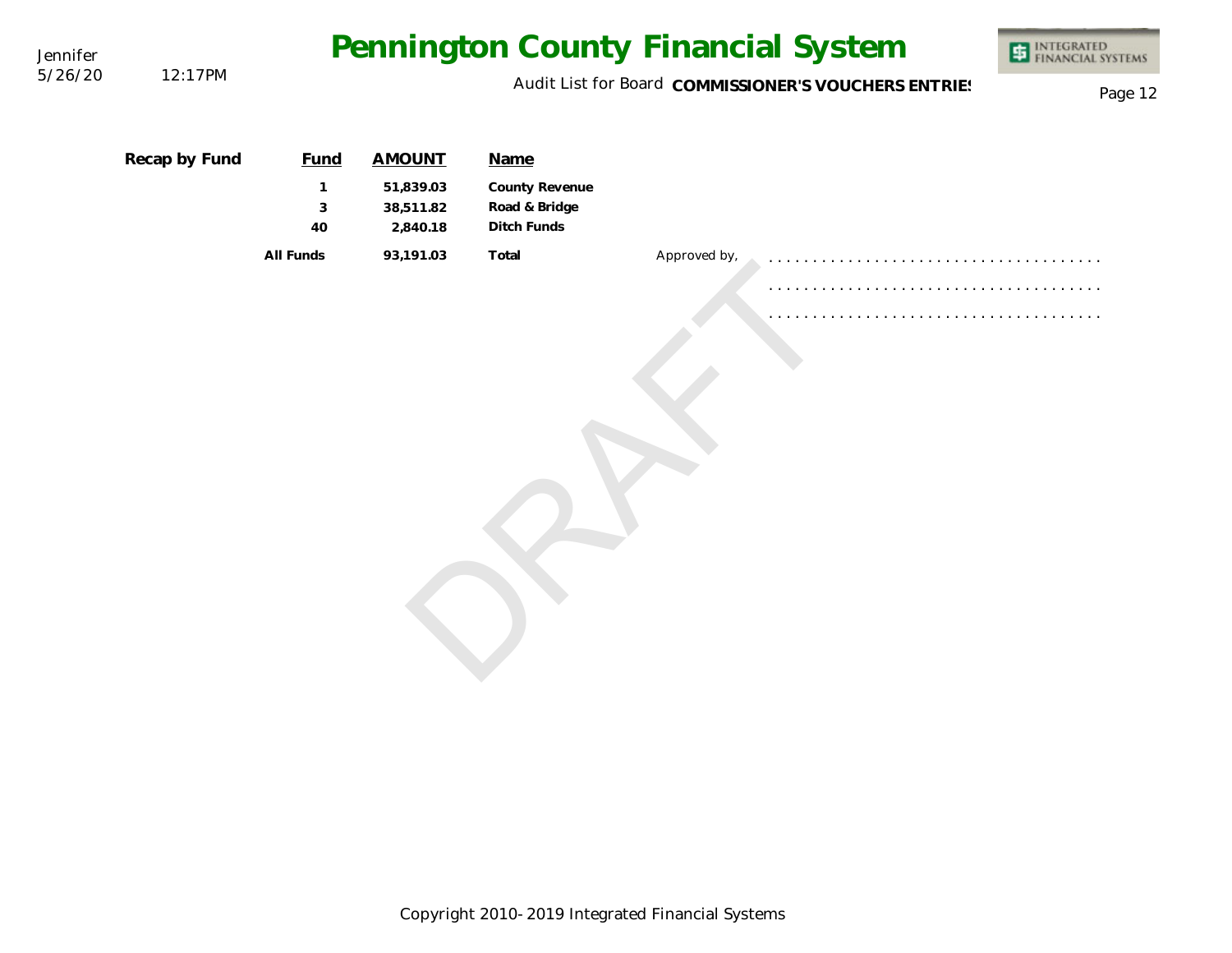| Jennifer                                  |         | <b>Pennington County Financial System</b>                                                                              | INTEGRATED<br>FINANCIAL SYSTEMS |
|-------------------------------------------|---------|------------------------------------------------------------------------------------------------------------------------|---------------------------------|
| 5/26/20                                   | 12:18PM | Audit List for Board COMMISSIONER'S VOUCHERS ENTRIES                                                                   | Page 1                          |
| Print List in Order By:                   |         | 1 - Fund (Page Break by Fund)<br>$\sqrt{1}$<br>2 - Department (Totals by Dept)<br>3 - Vendor Number<br>4 - Vendor Name |                                 |
| Explode Dist. Formulas Y                  |         |                                                                                                                        |                                 |
| Paid on Behalf Of Name<br>on Audit List?: |         | N                                                                                                                      |                                 |
| Type of Audit List:                       |         | D - Detailed Audit List<br>D<br>S - Condensed Audit List                                                               |                                 |
| Save Report Options?:                     |         | $\mathsf{N}$                                                                                                           |                                 |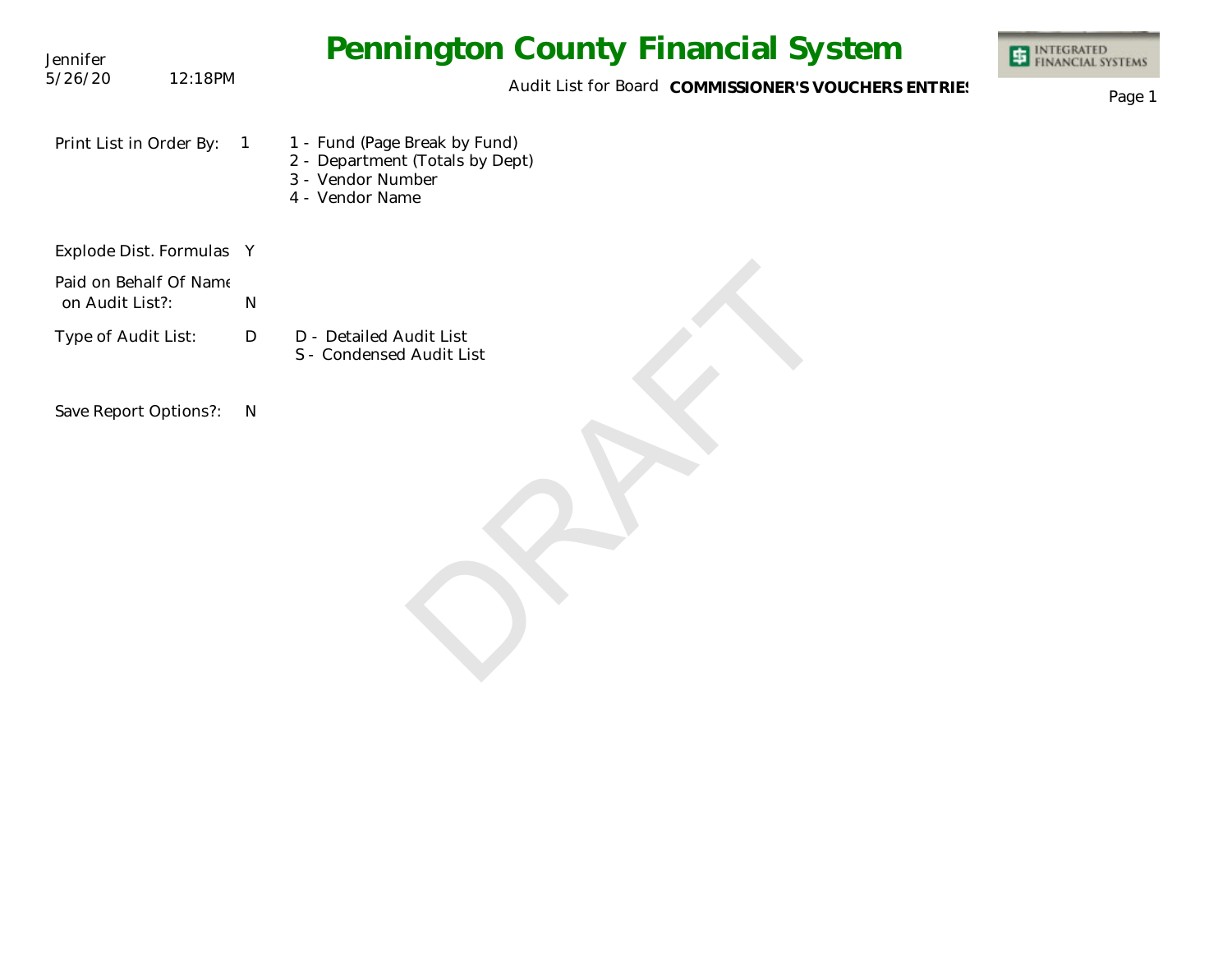Audit List for Board COMMISSIONER'S VOUCHERS ENTRIES<br>Page 2

INTEGRATED<br>FINANCIAL SYSTEMS

|                |               | Vendor Name          | Rpt  |        | Warrant Description           | Invoice $#$     |                             | Account/Formula Descripti 1099 |
|----------------|---------------|----------------------|------|--------|-------------------------------|-----------------|-----------------------------|--------------------------------|
|                |               | No. Account/Formula  | Accr | Amount | Service Dates                 |                 | Paid On Bhf #               | On Behalf of Name              |
|                | 11063         | KUZNIA/RAYMOND D     |      |        |                               |                 |                             |                                |
| 13             |               | 01-251-000-0000-6330 |      | 18.79  | <b>MEAL - TRANSPORT</b>       | 051920          | <b>TRAVEL &amp; EXPENSE</b> | N                              |
|                | 11063         | KUZNIA/RAYMOND D     |      | 18.79  | 1 Transactions                |                 |                             |                                |
|                | 19343         | LARSON/MELISSA       |      |        |                               |                 |                             |                                |
| 11             |               | 01-251-000-0000-6330 |      | 8.19   | MEAL - TRANSPORT              | 051220          | <b>TRAVEL &amp; EXPENSE</b> | N.                             |
| 12             |               | 01-251-000-0000-6330 |      | 10.29  | <b>MEAL - TRANSPORT</b>       | 051220          | <b>TRAVEL &amp; EXPENSE</b> | N                              |
| 14             |               | 01-251-000-0000-6330 |      | 12.82  | MEAL - TRANSPORT              | 051820          | <b>TRAVEL &amp; EXPENSE</b> | N                              |
| 15             |               | 01-251-000-0000-6330 |      | 18.79  | MEAL - TRANSPORT              | 051820          | <b>TRAVEL &amp; EXPENSE</b> | N                              |
|                | 19343         | LARSON/MELISSA       |      | 50.09  |                               | 4 Transactions  |                             |                                |
|                |               |                      |      |        |                               |                 |                             |                                |
|                | 12323         | LAWRENCE/BRUCE       |      |        |                               |                 |                             |                                |
| 1              |               | 01-003-000-0000-6103 |      | 75.00  | PER DIEM - EMER MD MTG - TRF  | 040220          | PER DIEMS - BOARD           | N                              |
| 2              |               | 01-003-000-0000-6103 |      | 75.00  | PER DIEM - RL CORRIDOR - TRF  | 040720          | PER DIEMS - BOARD           | N                              |
| 3              |               | 01-003-000-0000-6103 |      | 75.00  | PER DIEM - TECH COMM - TRF    | 041320          | PER DIEMS - BOARD           | N                              |
| 4              |               | 01-003-000-0000-6103 |      | 75.00  | PER DIEM - BID OPEN - TRF     | 041420          | PER DIEMS - BOARD           | N                              |
| 5              |               | 01-003-000-0000-6103 |      | 75.00  | PER DIEM - AMC - TRF          | 041620          | PER DIEMS - BOARD           | N                              |
| 6              |               | 01-003-000-0000-6103 |      | 75.00  | PER DIEM - ADVANCE TRF - TRF  | 042220          | PER DIEMS - BOARD           | N                              |
| $\overline{7}$ |               | 01-003-000-0000-6103 |      | 75.00  | PER DIEM - BIKE TRF - TRF     | 042320          | PER DIEMS - BOARD           | N                              |
| 8              |               | 01-003-000-0000-6103 |      | 100.00 | PER DIEM - 5 YR HWY - TRF     | 042820          | PER DIEMS - BOARD           | N                              |
| 9              |               | 01-003-000-0000-6103 |      | 75.00  | PER DIEM $-$ = DITCH 13 - TRF | 042920          | PER DIEMS - BOARD           | N                              |
| 10             |               | 01-003-000-0000-6103 |      | 75.00  | PER DIEM - NWRECB - TRF       | 043020          | PER DIEMS - BOARD           | N                              |
|                | 12323         | LAWRENCE/BRUCE       |      | 775.00 | 10 Transactions               |                 |                             |                                |
|                | 1 Fund Total: |                      |      | 843.88 | County Revenue                |                 | 3 Vendors                   | 15 Transactions                |
|                |               | Final Total:         |      | 843.88 | 3 Vendors                     | 15 Transactions |                             |                                |
|                |               |                      |      |        |                               |                 |                             |                                |

Jennifer 5/26/20 12:18PM

**1** County Revenue